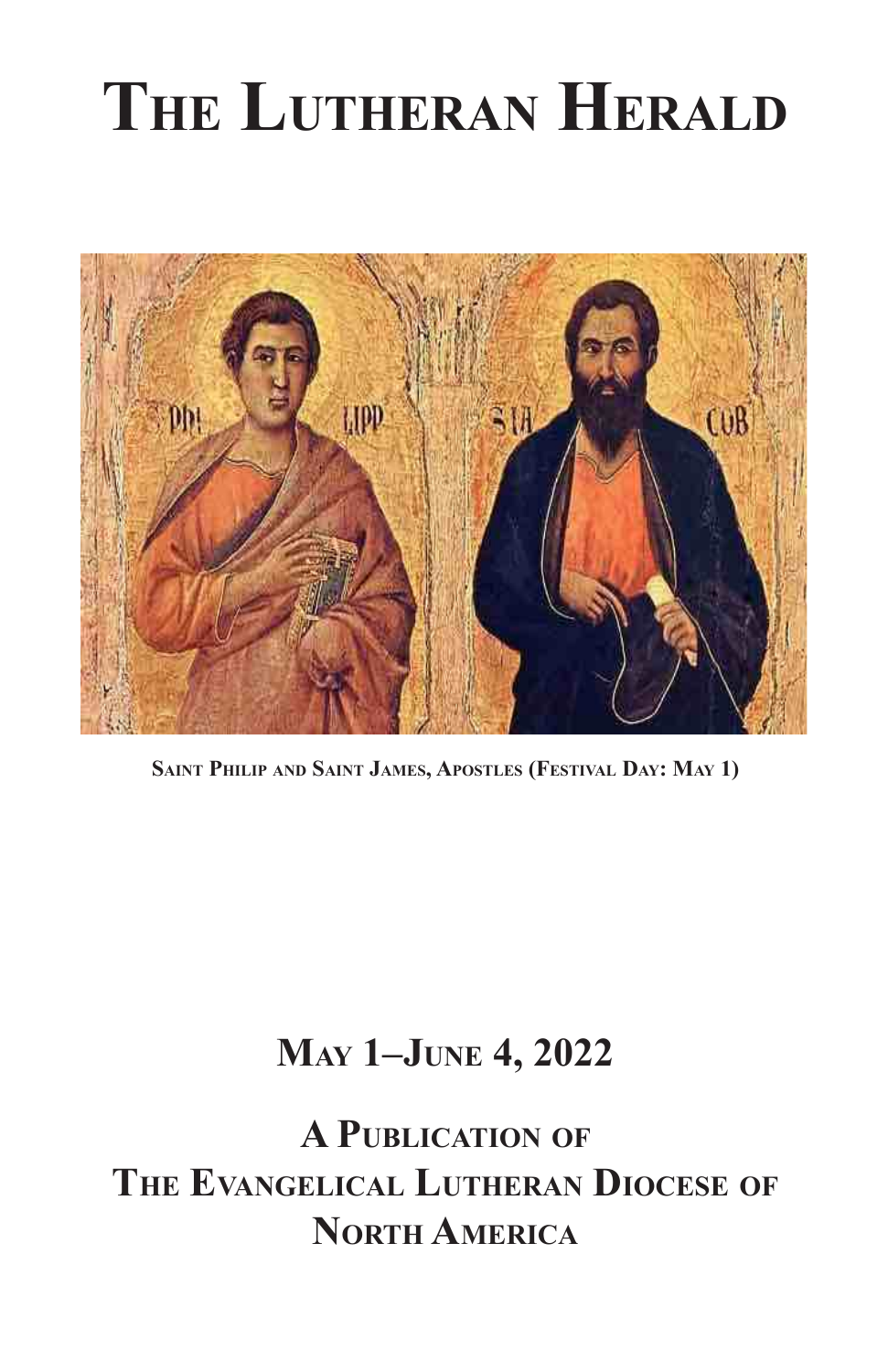# *The Calendar*

*The Lutheran Hymnal* (1941): TLH; *The Evangelical Lutheran Hymn-Book* (1912): ELHB; *The Evangelical Lutheran Hymnary* (1913): ELH

(Monday: M; Tuesday: T; Wednesday: W; Thursday: R; Friday: F; Saturday: S)

| May 1        | Easter 2-Misericordias Domini/            |                |
|--------------|-------------------------------------------|----------------|
|              | St. Philip and St. James, Apostles        | <b>TLH 436</b> |
| May $2(M)$   | St. Athanasius, Bishop, Confessor, Doctor |                |
| May 8        | Easter 3-Jubilate                         | <b>TLH 268</b> |
| May 15       | Easter 4-Cantate                          | <b>TLH 260</b> |
| May 22       | Easter 5-Rogate                           | <b>TLH 458</b> |
| May 23-25    | <b>Rogation Days</b>                      |                |
| May 26 $(R)$ | The Ascension of our Lord                 | <b>TLH 387</b> |
| May 29       | Exaudi                                    | <b>TLH 267</b> |

**ST. IGNATIUS SEMINARY UPDATE—**The Spring quarter began on February 28. The classes this quarter are as follows:

E009—Greek Readings 3 (1 hr.)

S005—Creation and Redemption (3 hrs.)

H004—Reformation (3 hrs.)

E004—Isaiah (3 hrs.)

The seminary midterm break will begin Saturday, April 9 and classes will resume Monday, May 2. The break is situated around Holy Week, Easter, and the annual Colloquium and Synod of the diocese.

**SUPPORT FOR ST. IGNATIUS SEMINARY—**The work of the seminary is of critical importance for the ongoing purpose of this diocese, preparing future pastors to serve in congregations of our fellowship. In the past year, there has been a significant decrease in fnancial support for St. Ignatius. While the seminary has sufficient reserves to continue its work for several years, it is important that we do not deplete these reserves. If you would be willing to help provide such support, it can be sent to ELDoNA via the treasurer, Rev. Michael Henson, Trinity Ev. Lutheran Church 1000 North Park Ave. Herrin, IL 62948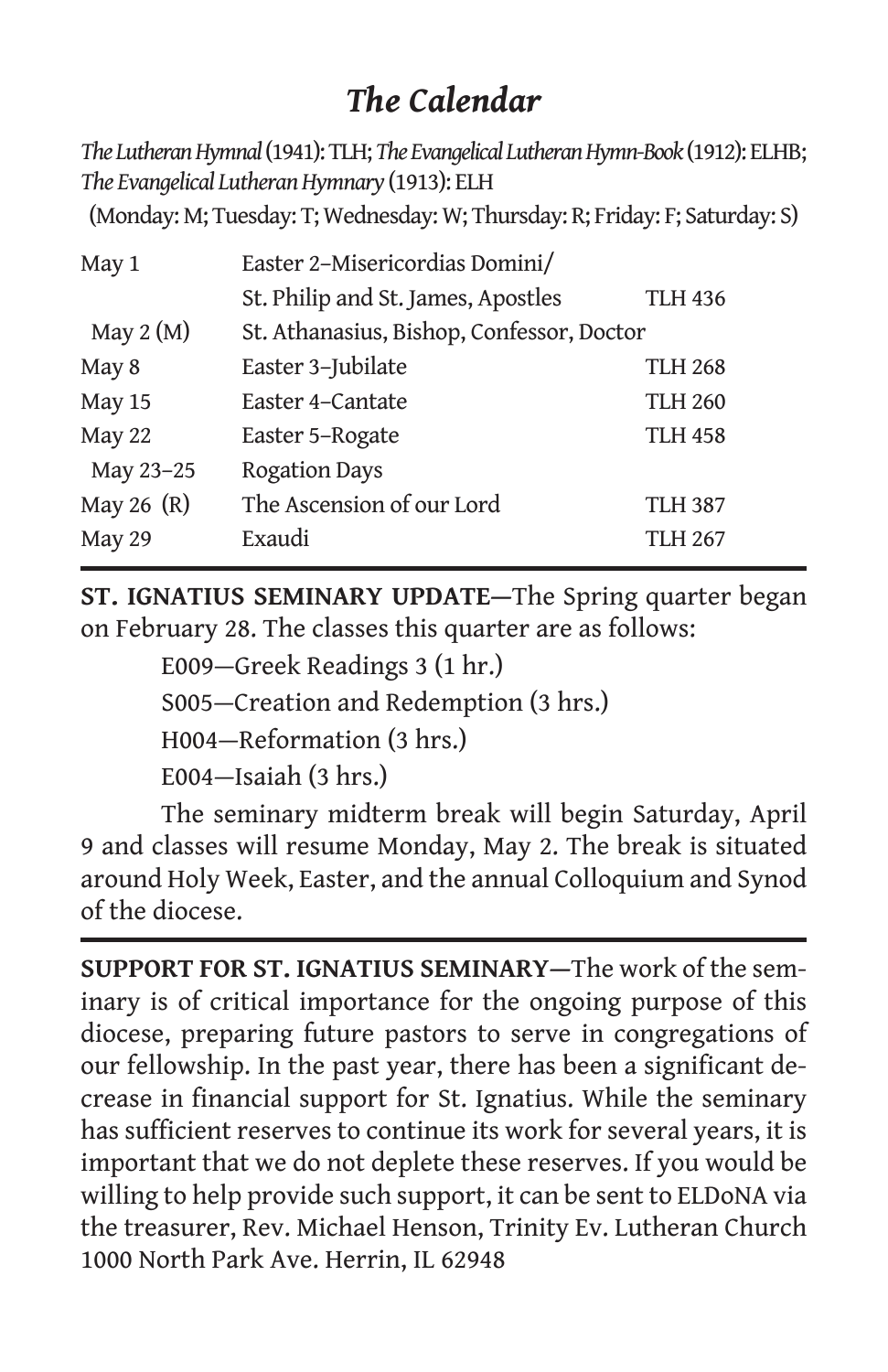# Lesson from the Book of Concord Misericordias Domini Sunday

#### Article XIV.

Of Ecclesiastical Order, [the Lutherans] teach that no one should publicly teach in the Church or administer the Sacraments unless he be regularly called.

#### Article XV.

Of Rites and Usages in the Church, they teach, that those ought to be observed which may be observed without sin, and which are profitable unto tranquility and good order in the Church, as particular holydays, festivals, and the like.

Nevertheless, concerning such things, let men be admonished that consciences are not to be burdened, as though such observance was necessary to salvation. They are admonished also that human traditions instituted to propitiate God, to merit grace and to make satisfaction for sins, are opposed to the Gospel and the doctrine of faith. Wherefore vows and traditions concerning meats and days, etc., instituted to merit grace and to make satisfaction for sins, are useless and contrary to the Gospel.—The Augsburg Confession

#### Article IV. Of the Papacy.

That the Pope is not, according to divine law or according to the Word of God, the head of all Christendom (for this name belongs to Jesus Christ solely and alone), but is only the bishop and pastor of the Church at Rome, and of those who voluntarily or through a human creature (that is a political magistrate) attach themselves to him, not to be under him as a lord, but with him as brethren and associates, as Christians; as the ancient councils and the age of St. Cyprian show.

But today none of the bishops venture to address the Pope as brother; but they must call him most gracious lord, even though they be kings or emperors. Such arrogance we neither will, can, nor ought with a good conscience to approve. Let him, however, who will do it, do so without us. —The Smalcald Articles, Part II, .§1–2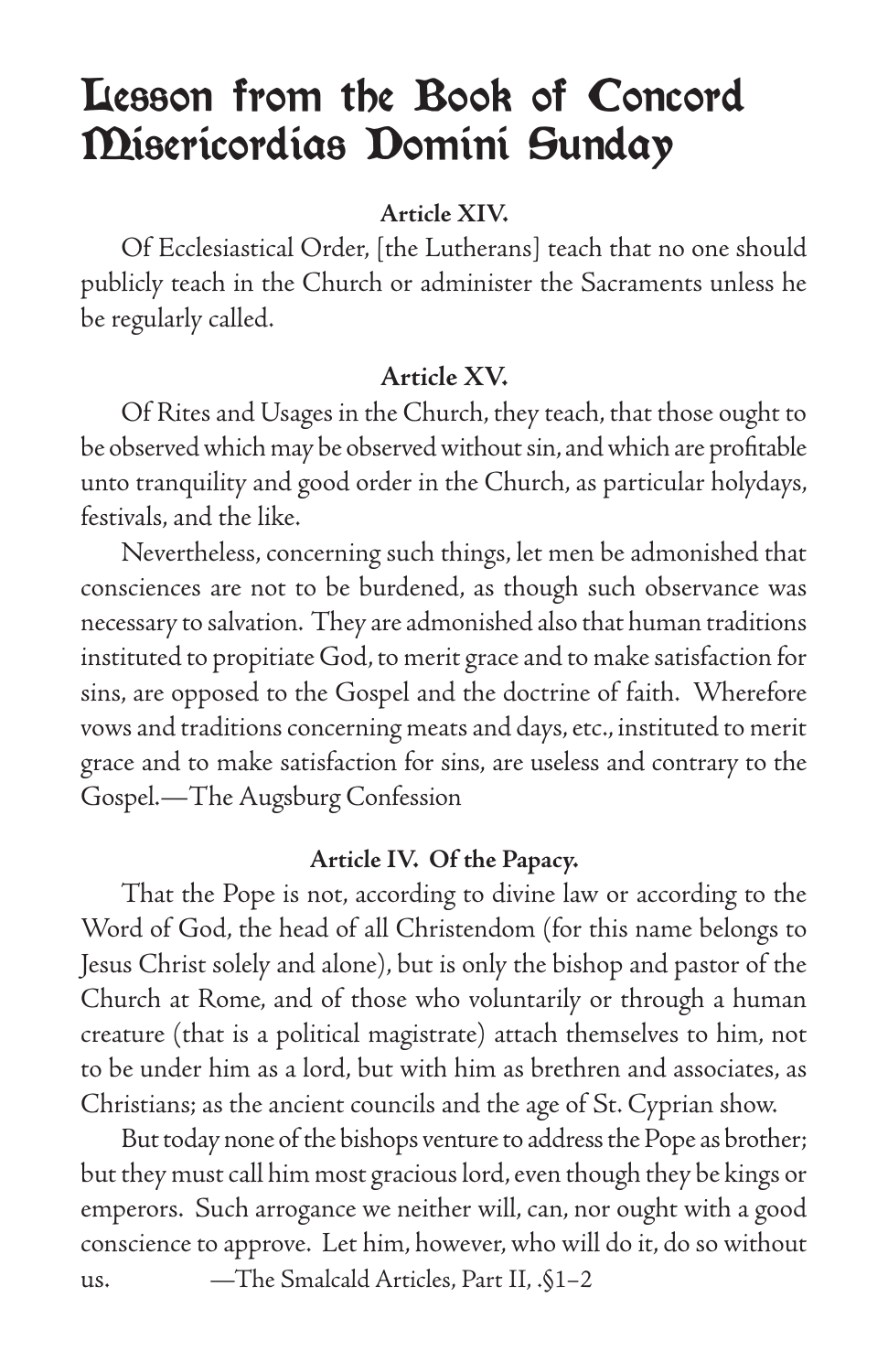In today's text Jesus speaks of two ways to tend sheep. In the villages and towns there were communal sheepfolds where all the village focks were sheltered for the night. These folds were protected by a strong door, and only the guardian of the door, the gatekeeper, held the key. It was to that kind of fold that Jesus refers in verses 1-3.

But when the sheep were out on the hills during the warm season and didn't return at night to the village, they were herded into folds on the hillside. These sheepfolds were simply open spaces enclosed by a wall. There was an opening by which the sheep came in and went out. But there was no door of any kind. Instead, at night, the shepherd lay down across the opening so that no sheep (or anything else) could get in or out, except over his own body. And so, in the most literal sense, the shepherd himself was the door.

That is the image Jesus meant when He said, "I am the door." Through Him alone man has access to God. Without Jesus, God would be at best a stranger, and at worst an enemy. But through the life, death and resurrection of Jesus we are shown God's grace. We see His merciful nature in His loving sacrifce, even to death on a cross. And through faith in that redeeming sacrifce He becomes the very door of our salvation.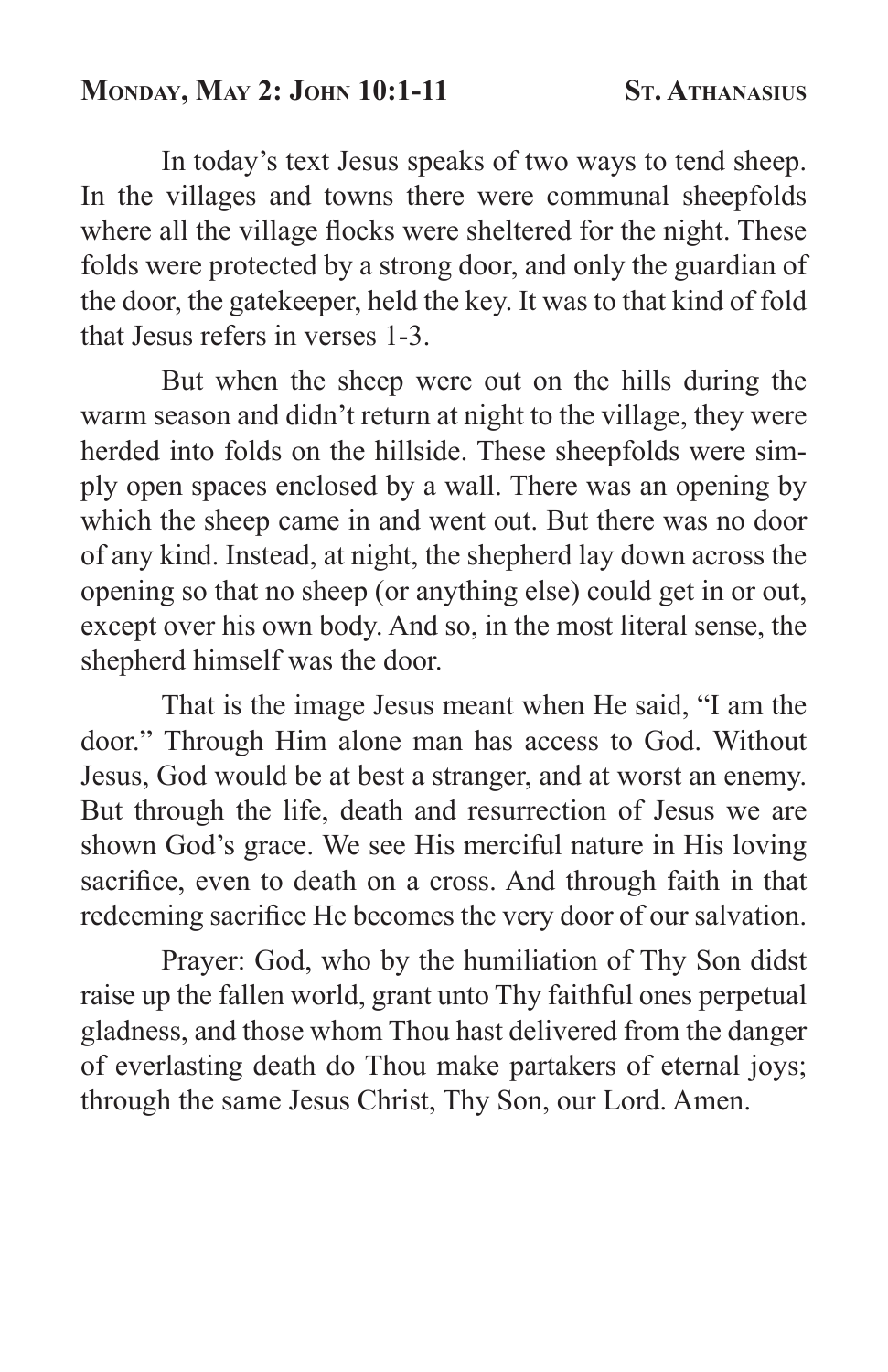The Peter who had sworn undying allegiance to his Lord was also the same disciple who denied his Lord three times. Jesus had now risen, and the time had come to confront Peter, as well as restore him. Jesus questions Peter three times in succession, paralleling the three denials. Pointedly, He addresses Peter as "Simon, son of Jonah," rather than "Peter, the rock." We also see an interesting word choice in Jesus' frst question, "…do you love Me more than these?" Jesus uses the Greek word for love, *agapas*. It is the same word He uses in John 3:16, highlighting the unlimited bounds of God's love. Peter's response is honest and truthful: "Yes, Lord, You know that I love You." Two things stand out. First, Peter confesses that God knows what is truly in Peter's heart. Second, the word for "love" Peter uses in his response is not agape, but rather *philo*–the love of a trusted friend. Thus, Peter is admitting his love has not, and never will measure up to God's standard, hard as he may try.

Of course, this is also true of us. God calls us to love Him and our neighbor with unconditional love–a love we are to strive for, but unfortunately can never achieve. That is why we pray that God continues to work in us, that we may love Him and our neighbor with a Christ-like love, and to forgive us for the many times we fall short.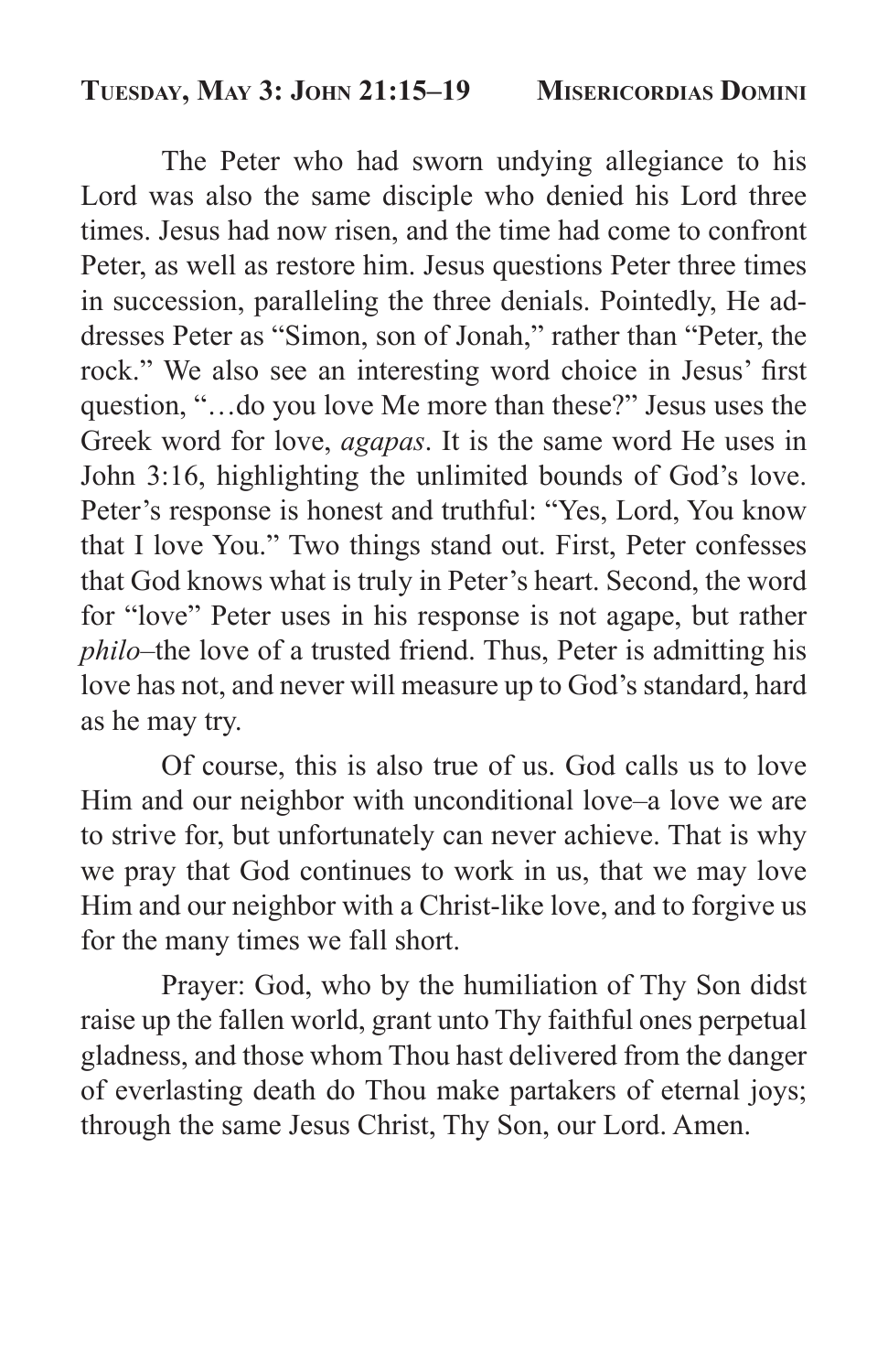### WEDNESDAY, MAY 4: EZE. 34:23-31 MISERICORDIAS DOMINI

No matter who the individual appointed to be God's shepherd, he will always fall short. Pastors from any age cannot come close to the standards of the ultimate Shepherd, Jesus Christ. That is why we hear these words that God speaks through the prophet Ezekiel: "I will establish one shepherd over them, and he shall feed them–My servant David. He shall feed them and be their shepherd. And I, the Lord, will be their God, and My servant David a prince among them; I, the Lord, have spoken. I will make a covenant of peace with them..." Obviously, this cannot mean King David of the Old Testament, for he has already been dead over four centuries. Rather, Jesus will be the new and better King David, who will always rule wisely and compassionately, bringing peace to troubled humanity. This harkens back to Monday's reading, where we see the Good Shepherd literally laying down His life for the sheep.

The "peace" to which our text refers is not just an outward or worldly peace, but an inward and spiritual peace. When we have peace with God we are restored to the Father through faith in what Christ has done. In the resurrection we will see peace in the fullest sense, without doubt or worry. Everything will once again be in harmony–a new Eden where we will walk with God in complete and eternal peace.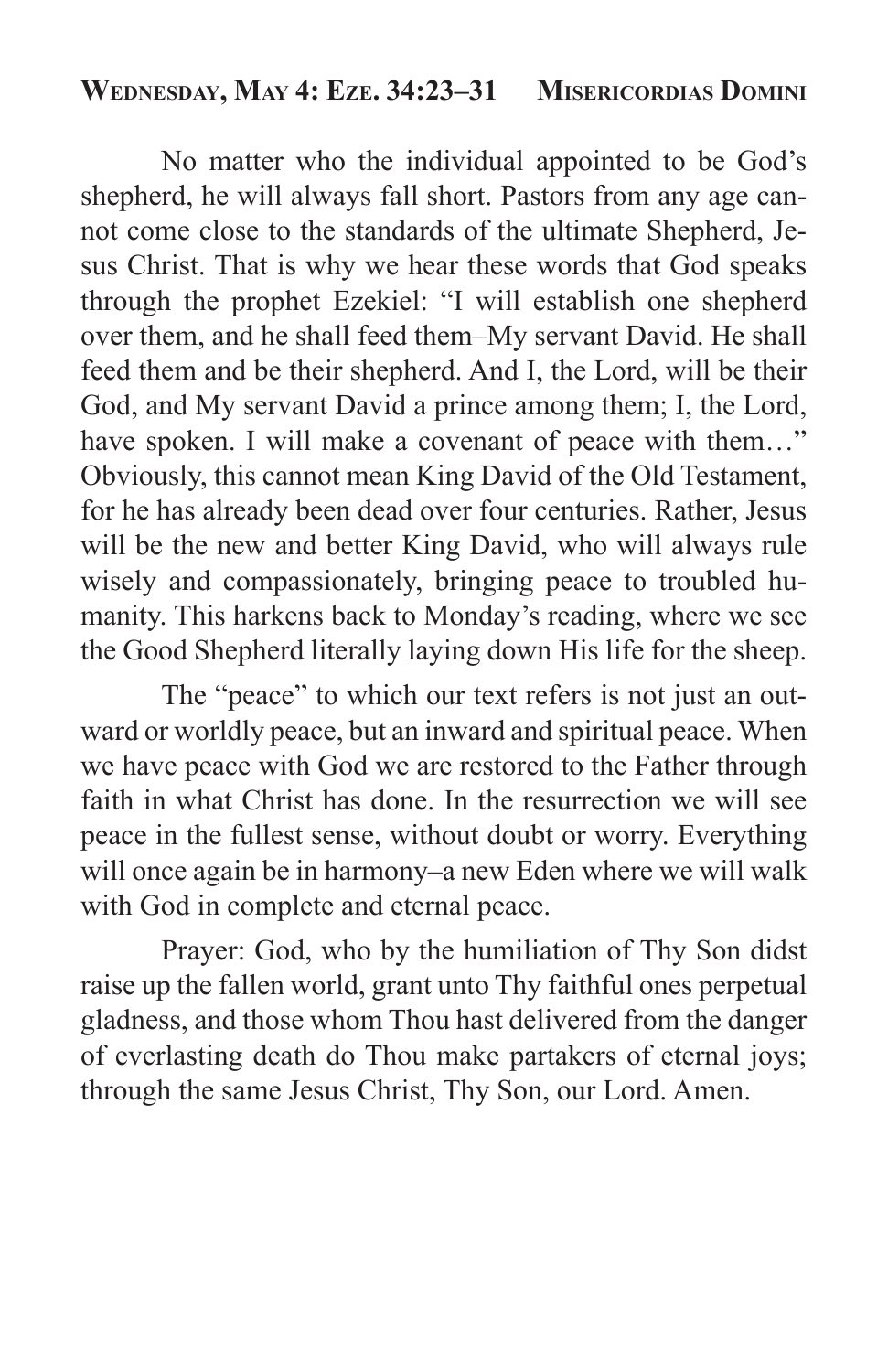### Thursday, May 5: Mat. 18:10-14 Misericordias Domini

Jesus is a hunter. But He does not hunt that He may fnd and kill, but that He may fnd and save. His very nature compels Him to do so. And since there are always plenty of lost sheep to be found, He is incessantly active. Scripture is replete with examples that highlight His restless diligence. Whether it be a lost coin, a lost son, or a lost sheep, Jesus wants us to know how much He values each and every one of us. We hear His words in today's reading about the one lost sheep: "And if he should fnd it, assuredly, I say to you, he rejoices more over that sheep than over the ninety-nine that did not go astray. Even so it is not the will of your Father who is in heaven that one of these little ones should perish."

Likewise, we are to have the same attitude in seeking the lost. Out of loving concern for the eternal welfare of our brothers and sisters, we are called to seek those who have gone astray. It is this mindset, then, that sets the stage for the next verses which address how we are to admonish those who have drifted from the fock.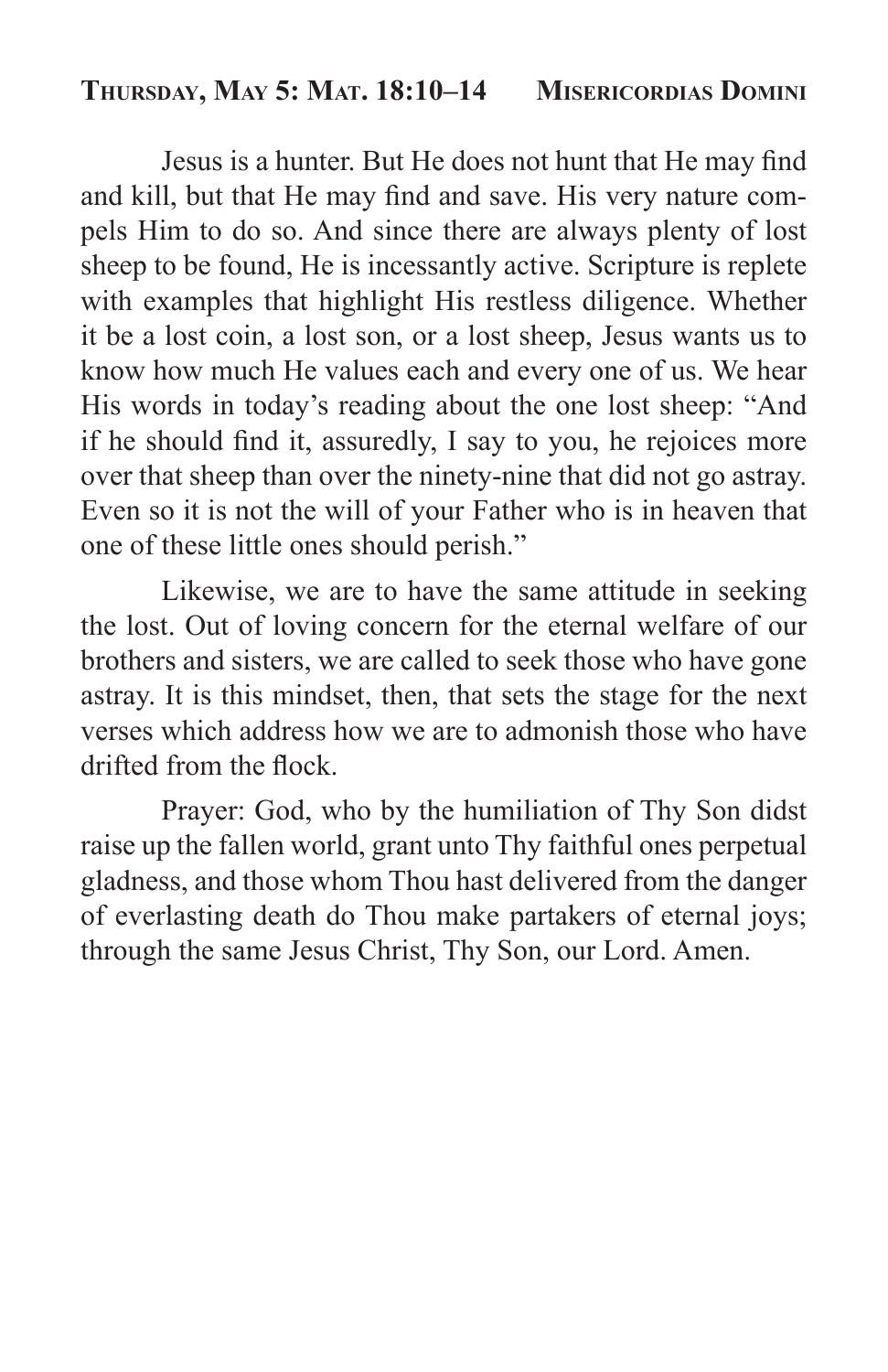## FRIDAY, MAY 6: JEREMIAH 23:1-6 MISERICORDIAS DOMINI

God tells us through the prophet Jeremiah that He has not been pleased with the shepherds who have governed Israel. They will be removed and punished for their lack of faithful care, and God will step in and appoint new watchmen: "'I will set up shepherds over them who will feed them; and they shall fear no more, nor be dismayed, nor shall they be lacking,' says the Lord." In fact, God Himself will be the ultimate Shepherd– the "Righteous Branch"–who will not only rule with righteousness, but will *become* our righteousness. This prophecy points ahead toward Jesus becoming incarnate in human fesh.

As our perfect replacement from womb to tomb, Jesus would live the sinless life we could never lead. By His perfect life and sacrifcial death Jesus Christ would be the atonement for all mankind. Through the gift of faith, given to us by the Word and the Spirit, that righteousness becomes ours. May we forever marvel at the Divine Exchange, in which Jesus takes our sin and gives us His righteousness. As a result, the Father sees us as He sees His own Son. "Likewise you also, reckon yourselves to be dead indeed to sin, but alive to God in Christ Jesus our Lord" (Romans 6:11).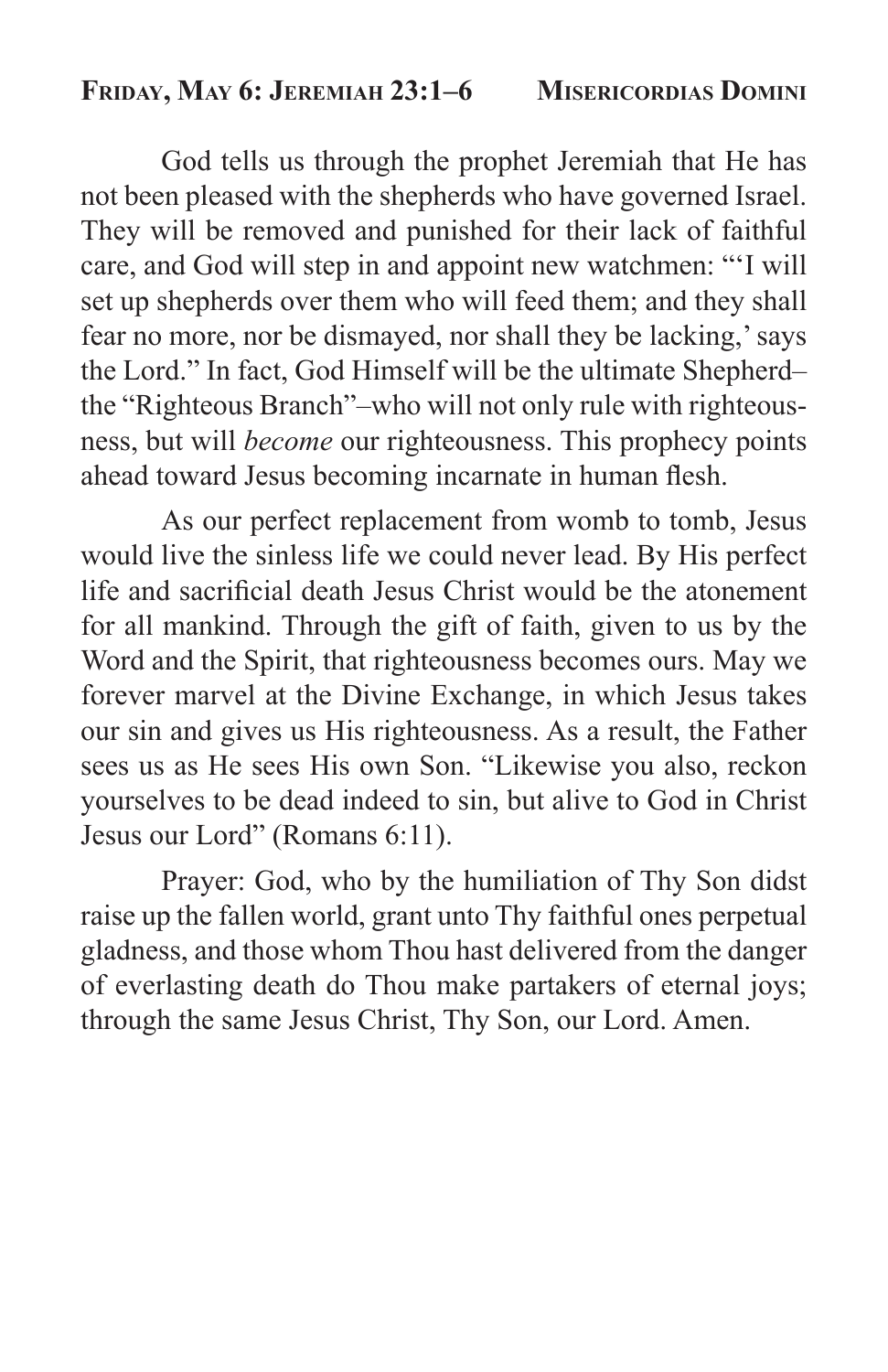### SATURDAY, MAY 7: HEBREWS 13:7-21 MISERICORDIAS DOMINI

The theme this week has been the role of the faithful shepherd and the indispensable nature of his work. We have already seen that such men are few and far between. Even the best of them fall short, for all men are sinners. But whoever is your called servant, you should respect and support him. The writer to the Hebrews states it clearly and succinctly: "Obey those who rule over you, and be submissive, for they watch out for your souls, as those who must give account. Let them do so with joy and not with grief, for that would be unprofitable for you."

It is easy to follow the shepherd when things are going well and people are in agreement. But there would be no need for admonition if that were always the case. The difficulty arises when the pastor must adhere to God's Word when he knows the reception will not be welcome. That is when the congregation must support him all the more, when his task becomes difficult. It is important to remember they are keeping watch over our souls–and must give God an account of their actions. At stake for all of us is eternal life, and therefore the faithful shepherd is one of the most precious gifts a fock can have. Let us pray that God would continue to provide such pastors in His Church, and that the sheep would treasure and support them.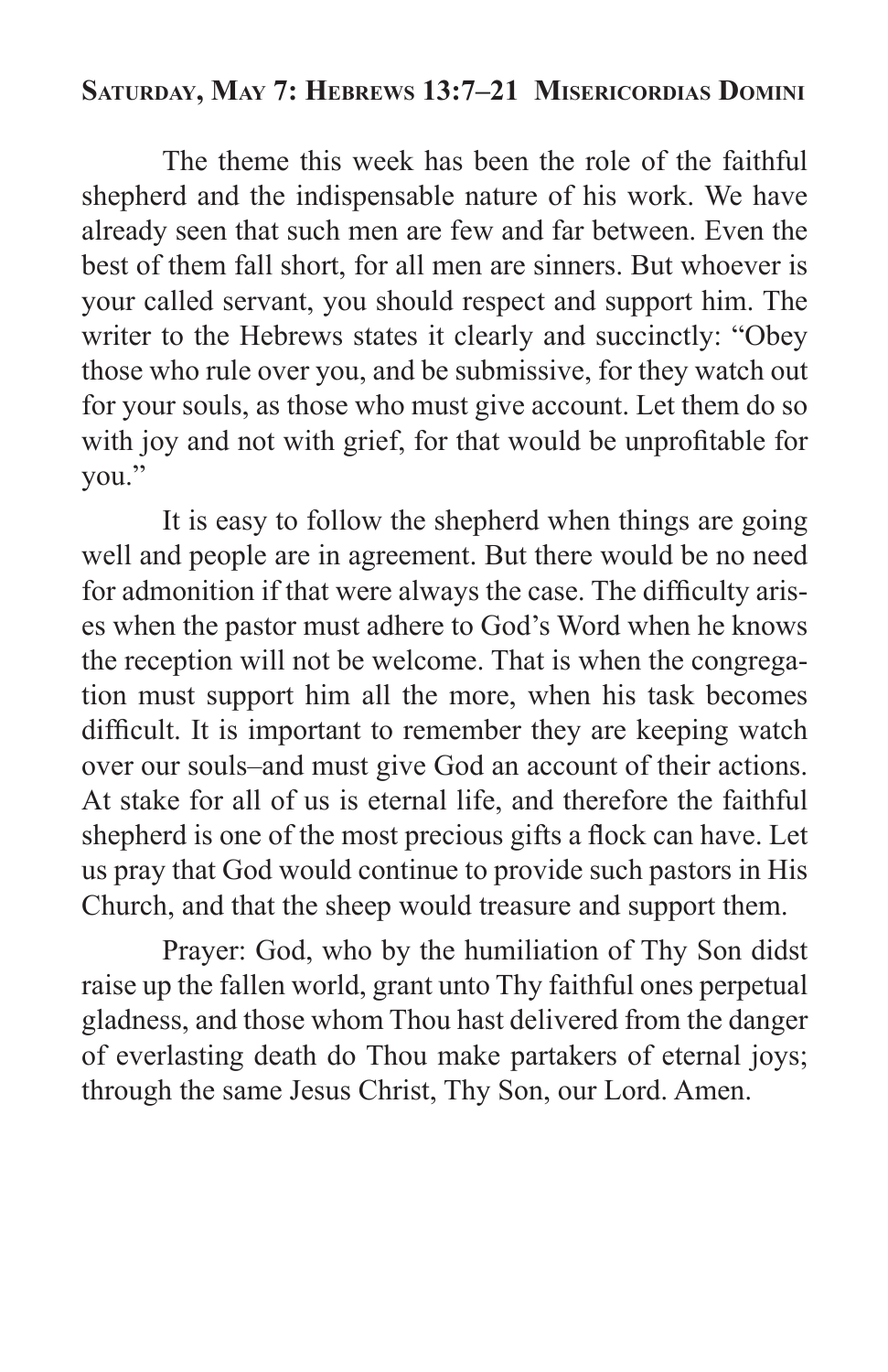# Lesson from the Book of Concord Jubilate Sunday

#### The Third Petition. Thy will be done on earth, as it is in heaven.

Thus far we have prayed that God's name be honored by us, and that His kingdom prevail among us; in which two points is comprehended all that pertains to the honor of God and to our salvation, that we come into the ownership of God and all His possessions. But the great need is, that we cling firmly to them, and do not suffer ourselves to be torn therefrom. For as in a good government it is not only necessary that there be those who build and govern well, but also those who make defense, afford protection and maintain it in security; so here also, although we have prayed for the things of the greatest need, viz. for the Gospel, faith and the Holy Ghost, that He may govern and redeem us from the power of the devil, we must also pray that His will be done. For if we are to abide therein, there will be wonderful encounters, so that, on account of them, we must suffer many thrusts and blows from everything that ventures to oppose and prevent the fulfillment of the two petitions that precede.

For no one believes how the devil opposes and exerts all his powers against them, and cannot suffer that anyone teach or believe aright. And it hurts him beyond measure to suffer his lies and abominations, that have been honored under the most specious pretexts of the divine Name, to be exposed, and that he be disgraced, and besides be driven out of the heart, and suffer such a breach to be made in his kingdom. Therefore, with all his power and might he chafes and rages as a fierce enemy, and marshals all his subjects, and enlists the world and our own flesh as his allies. For our flesh is in itself indolent and inclined to evil, even though we have accepted and believe the Word of God. The world, too, is perverse and wicked; this he incites against us in various ways, and kindles and adds fuel, that he may hinder and drive us back, cause us to fall and again bring us under his power. That is all his will, mind and thought, for which he strives day and night, and never rests a moment, but employs all arts, malicious devices, ways and means which he can invent.

We therefore who would be Christians must surely reckon upon having the devil with all his angels, together with the world, as our enemies, who will bring every possible misfortune and grief upon us. For where the Word of God is preached, accepted or believed, and produces fruit, there the holy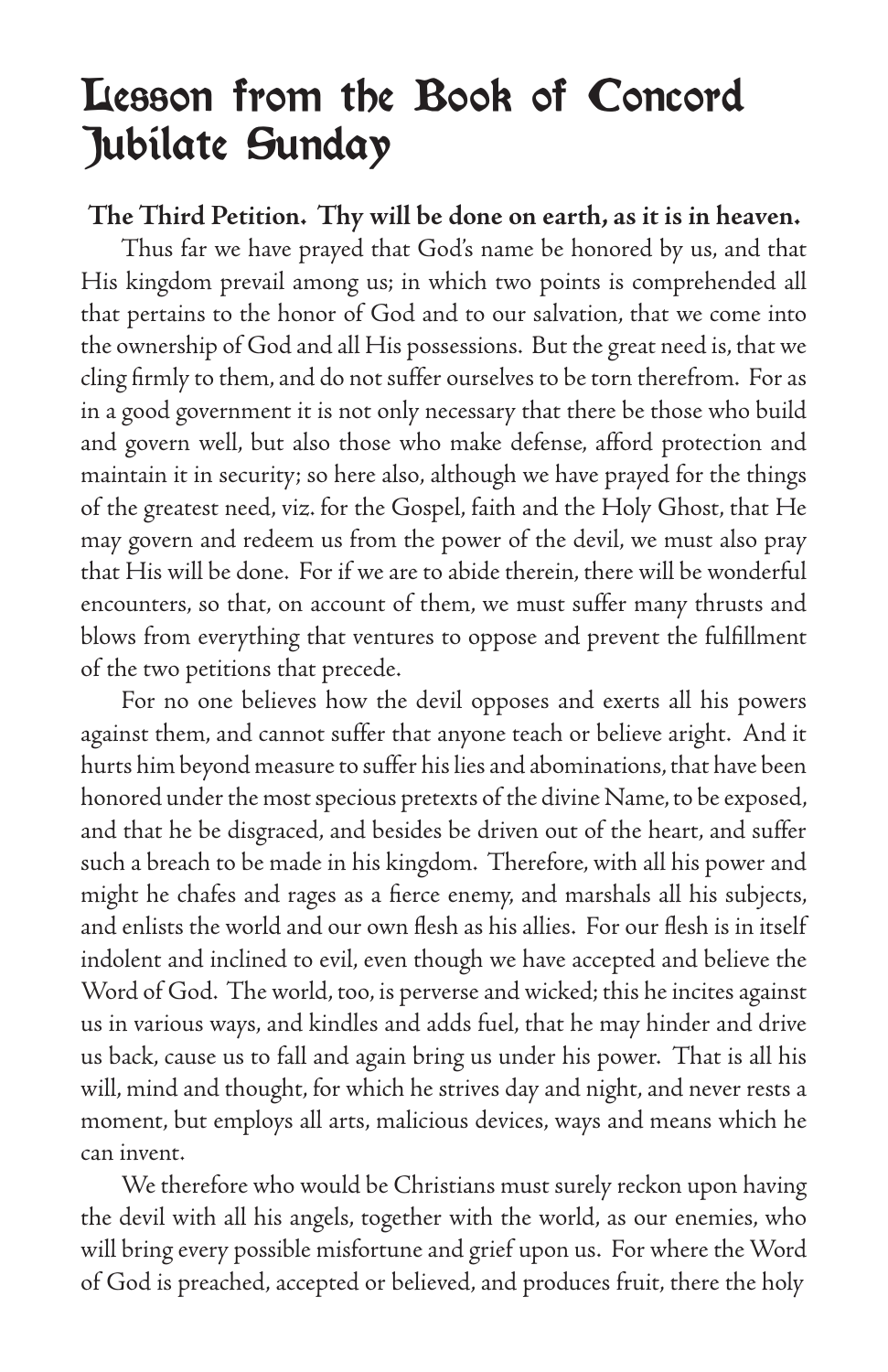cross cannot be wanting. And let no one think that he shall have peace; but he must risk whatever he has upon earth—possessions, honor, house and estate, wife and child, body and life. That hurts indeed our flesh and the old Adam. For the test is to be steadfast and to suffer with patience whatever afflictions befall us, and to yield whatever is taken from us.

Therefore there is just as much need, as in everything else, that we pray without ceasing: "Dear Father, Thy will be done, not the will of the devil and of our enemies, nor of anything that would persecute and destroy Thy holy Word, or hinder Thy kingdom; and grant that we may bear with patience and may overcome in whatever it be our lot to suffer on account of this Thy will, so that our poor flesh may not yield or fall away from weakness or indolence."

In these three petitions we find expressed in the simplest manner the need which pertains to God Himself, yet all for our sakes. For whatever we pray concerns only us, namely, as we have said, that the will of God, which must be done without us, may also be done in us. For as His name must be hallowed and His kingdom come without our prayer, so also His will must be done and succeed, although the devil with all his adherents raise a tumult and rage in fury, and undertake to utterly exterminate the Gospel. But for our own sake we must pray that, even against their fury, His will be also done without hindrance in us, that they may accomplish nothing, and we remain firm against all violence and persecution, and submit to the will of God.

Such prayer must indeed be our protection and defense now, to repel and overcome all that the devil, pope, bishops, tyrants and heretics can do against our Gospel. Let them rage all together and attempt their utmost, and deliberate and resolve how they may destroy and exterminate us, that their will and counsel may prevail. One or two Christians with this petition alone shall be our wall against them, upon which they shall dash themselves to pieces. This consolation and confidence we have, that the will and purpose of the devil and of all our enemies must fail and come to naught, however proud, secure and powerful they know themselves to be. For if their will were not broken and frustrated, the kingdom of God could not abide upon the earth or His name be hallowed.

—The Large Catechism, the Lord's Prayer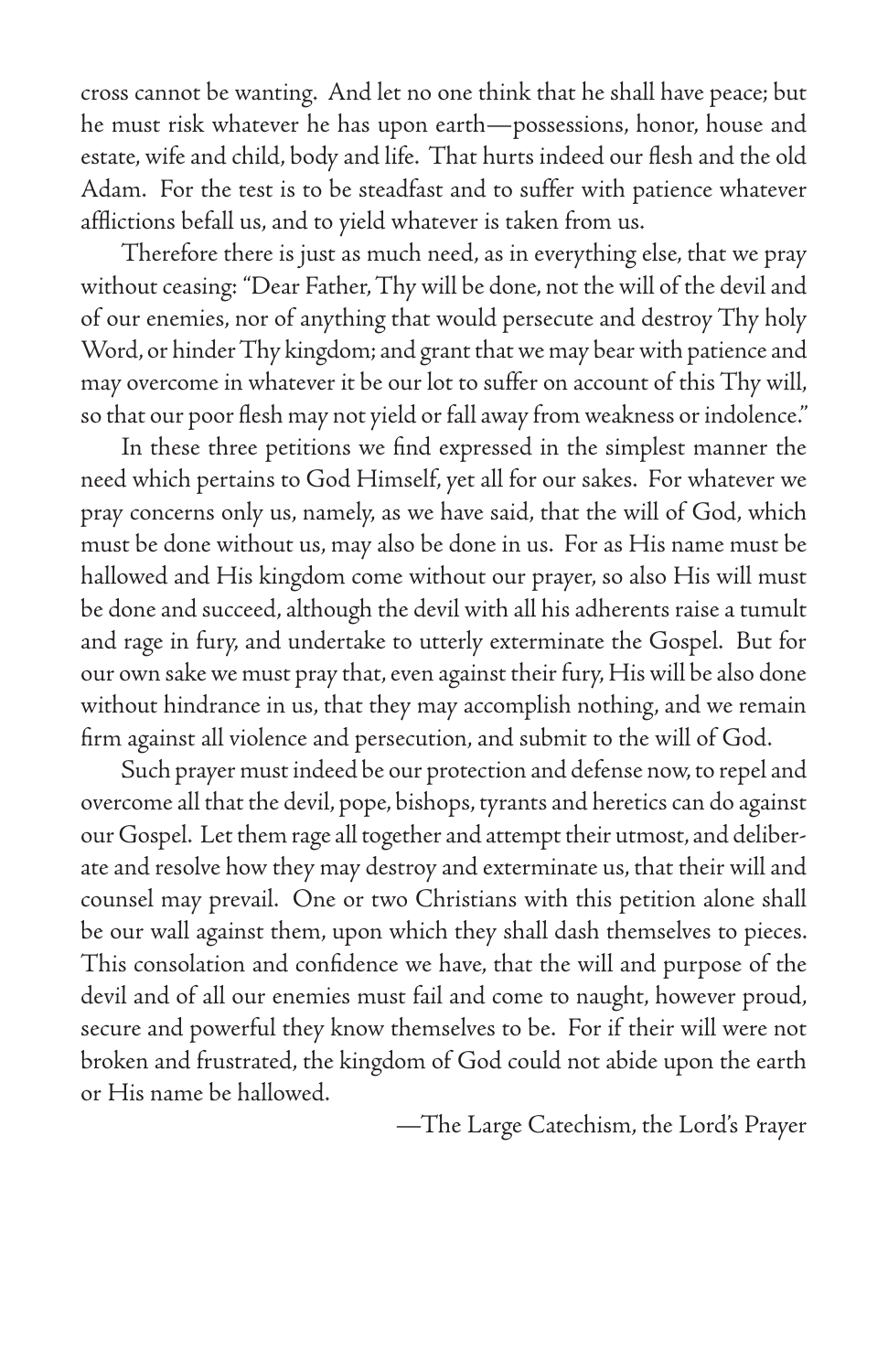In yesterday's Gospel (John 16:16-23), Jesus spoke of a little while of sorrow followed by endless joy. Much of our sorrow in this life comes from not understanding God's plan behind our suffering. That was true for Jesus' disciples. It was also true for Job. In addition to the rest of his affictions, he was sorrowful because he didn't understand why the Lord would bring those affictions on him. And in his prolonged sorrow, he fnally gave in to his fesh and began to assume that God's understanding was fawed, too.

But the Lord humbled him again with a stern reminder that the Lord's knowledge and understanding go far beyond what any man can fathom. If God had the understanding to design and build the whole creation without our help, then surely He also knows how to rule the lives of men according to a good and gracious plan.

Today's Scripture offers a warning, but also great comfort. When you're hurting and you don't understand God's plan for your life, don't let Satan take advantage, so that you accuse God of a lack of mercy or understanding. Instead, remember that there is a God in heaven who knows and understands all things, who created all things in wisdom, and who has redeemed mankind through the death of His Son and promised His believers a joyful end.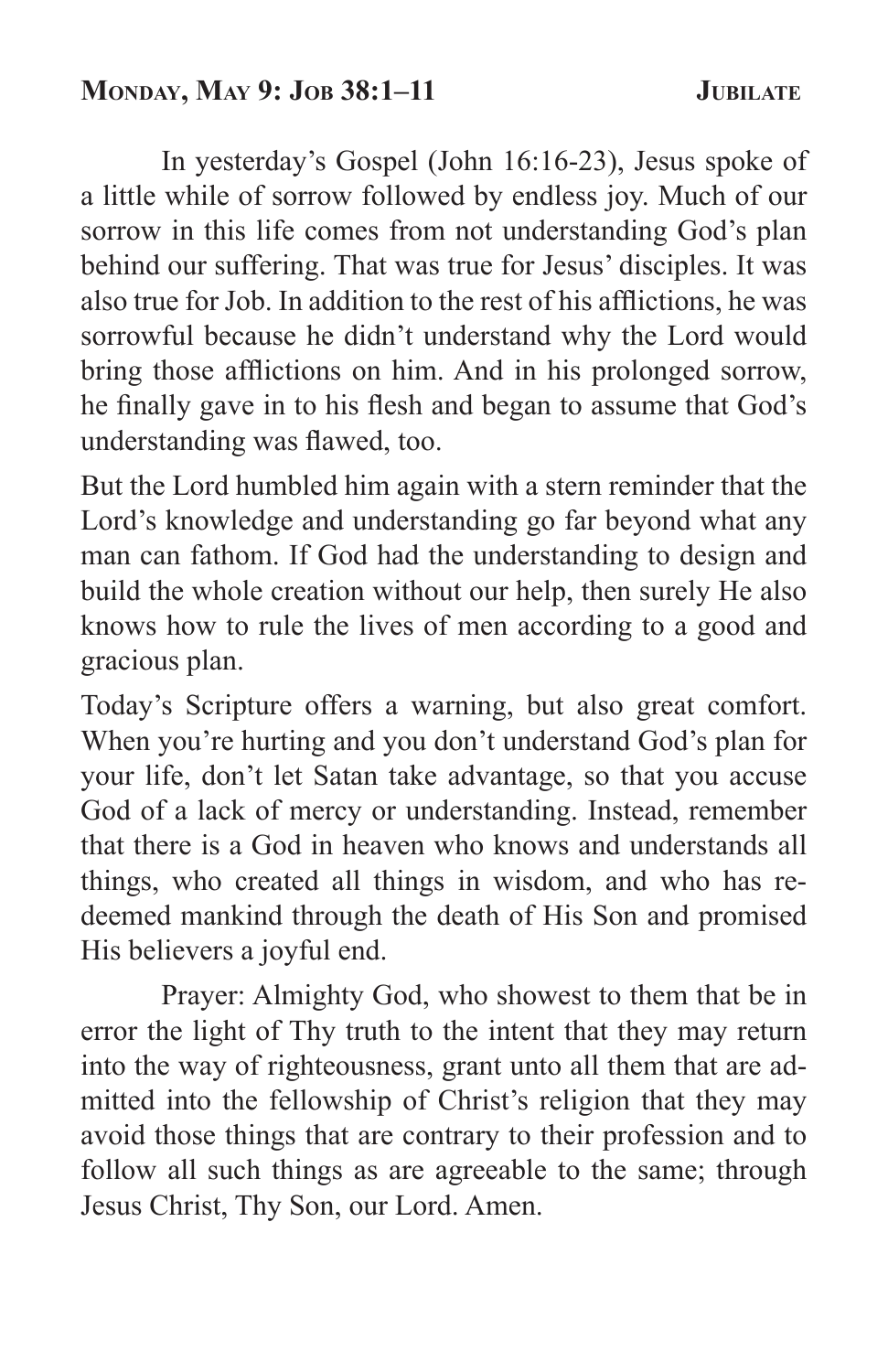Fasting was common under the Law of Moses. It was a custom regularly practiced by the faithful as an aid to focus, not on the things of this world, but on the unseen God and His holy Word. The Pharisees practiced regular fasting, about which they often boasted. John the Baptist's disciples also fasted, as faithful adherents of the Old Testament.

But the times were changing. A New Testament was in the works. And the practices would change accordingly, like pouring new wine into new wineskins. The disciples of Jesus did not fast while the Bridegroom was with them. There was no need for them to focus on the unseen God or to subject themselves to that bit of sorrow for the brief time when the Son of God walked visibly among His friends.

Even though we don't see Jesus as they did, we believe His disciples' eye-witness account of His resurrection, and we know that He is with us always, even to the end of the age. Though we still have sorrow, we also have the joy of the resurrection and of Jesus' living presence in preaching, and of His real presence in the Sacrament. Filled with that joy, we may still choose to fast from time to time, but, for Christians, it can never be the defning custom that it was under the Old Testament.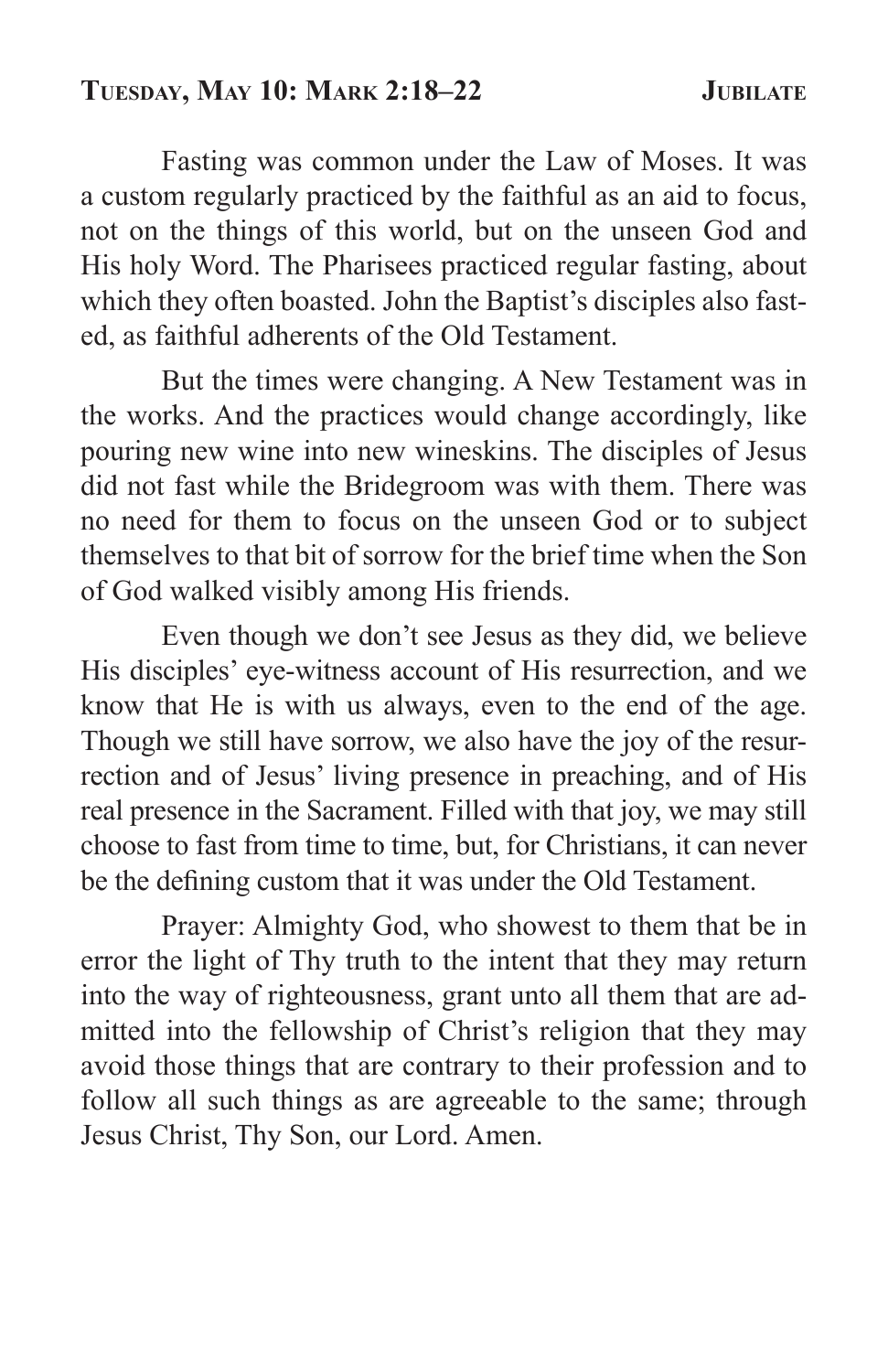Isaiah has prophesied times of great sorrow for Jerusalem: destruction and exile for their idolatries and rebellions against the Lord. But in today's reading, he prophesies times of even greater joy. After punishing His people, after bringing them to repentance in Babylon, the Lord would also have mercy on them, forgive them their sins, restore them to their place, and even bring the Gentiles streaming into the spiritual Jerusalem of the Holy Christian Church. Their sorrow would turn to joy.

Underneath the wreckage of the visible Christian Church as it exists today, the joy-flled invisible Church, the New Jerusalem, still remains. She continues to cling to Christ alone as her Savior from sin. She continues to give birth to new children through preaching and Holy Baptism. And she continues, through her preachers, to bring the comfort of free forgiveness through faith in Christ Jesus to those who are already her children, and to those who will become her children. In the midst of all this world's sorrow, the Church and her children continue to rejoice in Christ and in His resurrection from the dead, and in the promise of the future glory of the New Jerusalem.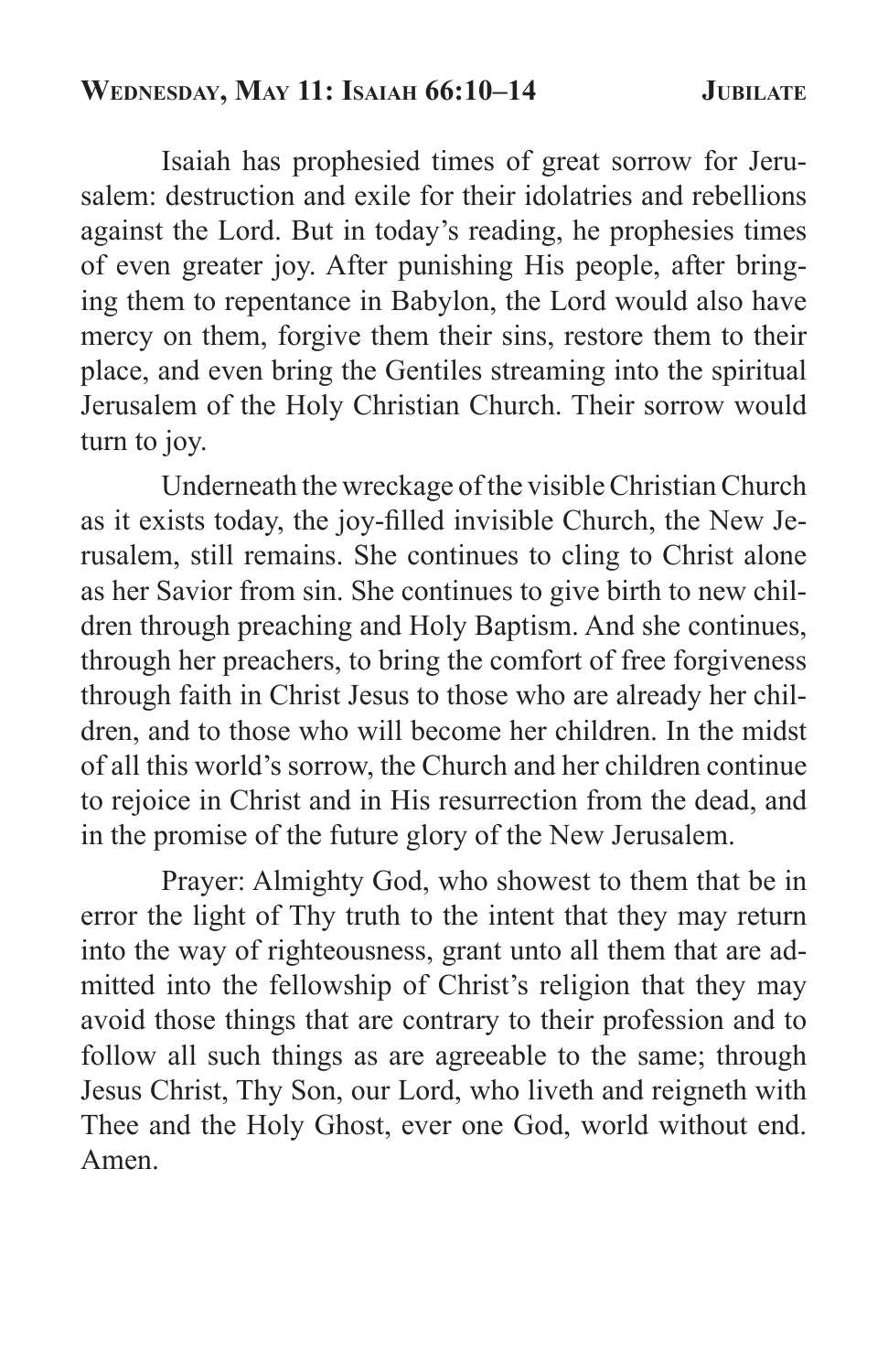Considering all the sorrows we face in this world, let us not add to them by rejecting the path of love that the Lord has laid out for us who are righteous by faith in His Son. Instead, let us fnd joy in living according to our roles and vocations, applying the love of Christ to all that we do and say, in all the various roles that we've been given.

In the context of marriage, the Lord would have wives submitting joyfully to their husbands in love, as the Church submits to Christ. He would have women pursue the incorruptible beauty of a gentle and quiet spirit. That's not the message that women hear from the world or that bubbles up from our sinful flesh, but then, the world and our flesh have never been friendly to Christians. For their part, husbands are not to be gruff or uncaring toward their wives, but are to cherish and honor them as their coheirs of eternal life, whom God made to be the "weaker" one, that is, softer in demeanor, less forceful, less physically strong.

All Christians are instructed to be compassionate, tenderhearted, and courteous. We are to turn from evil and do good, to seek peace and pursue it, learning from the Lord Jesus to fnd joy in serving, in submitting, and in loving.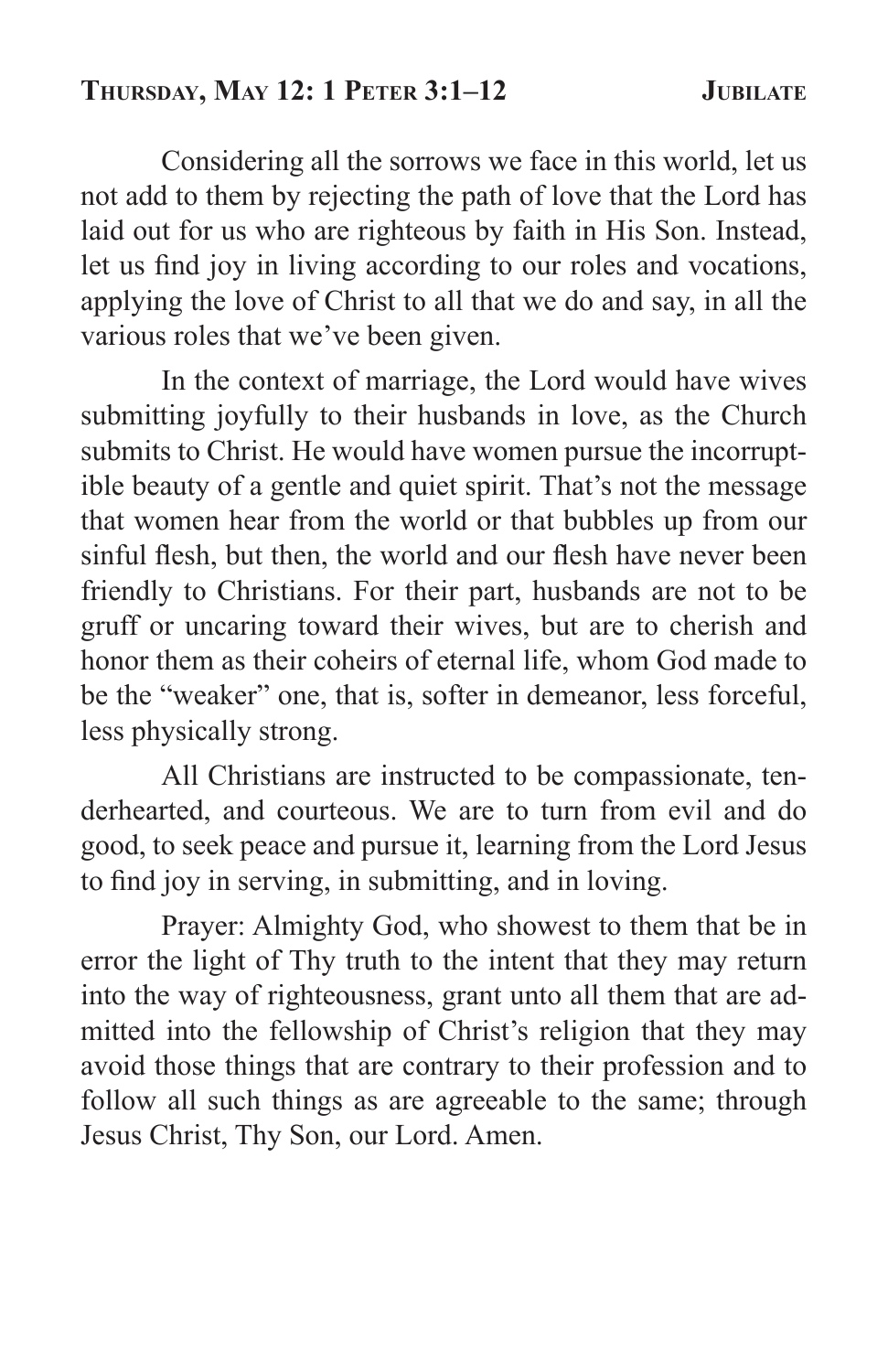### **FRIDAY, MAY 13: JOHN 11:1-13** JUBILATE

Not many sorrows can compare with the sorrow of death. Even Jesus wept at the death of His friend Lazarus and at the sorrow it caused among those who loved him.

But the answer to death, in God's good and gracious plan, is not to cancel it. Not yet. Even this sorrowful separation is woven into His grand design. Lazarus had to die from his illness so that Jesus' glory might be made known. Lazarus' sisters had to suffer his loss for a few days in order to gain a revelation of Christ's power over death, prior to His own death and resurrection. No, Jesus would not prevent the death of Lazarus. Instead, He would use it to strengthen the faith of many. They had to be sorrowful for a little while, but then they would see the glory of the Lord and rejoice.

Our "little while" of sorrow over the death of our loved ones will last longer than the sorrow of Mary and Martha, until He who is the Resurrection and the Life comes in glory and speaks over the graves of mankind. But we have His assurance that even death will work together for good to those who love Him. Look to Christ, the Conqueror of death, and let the joy of the coming resurrection temper the sorrow of this temporary loss.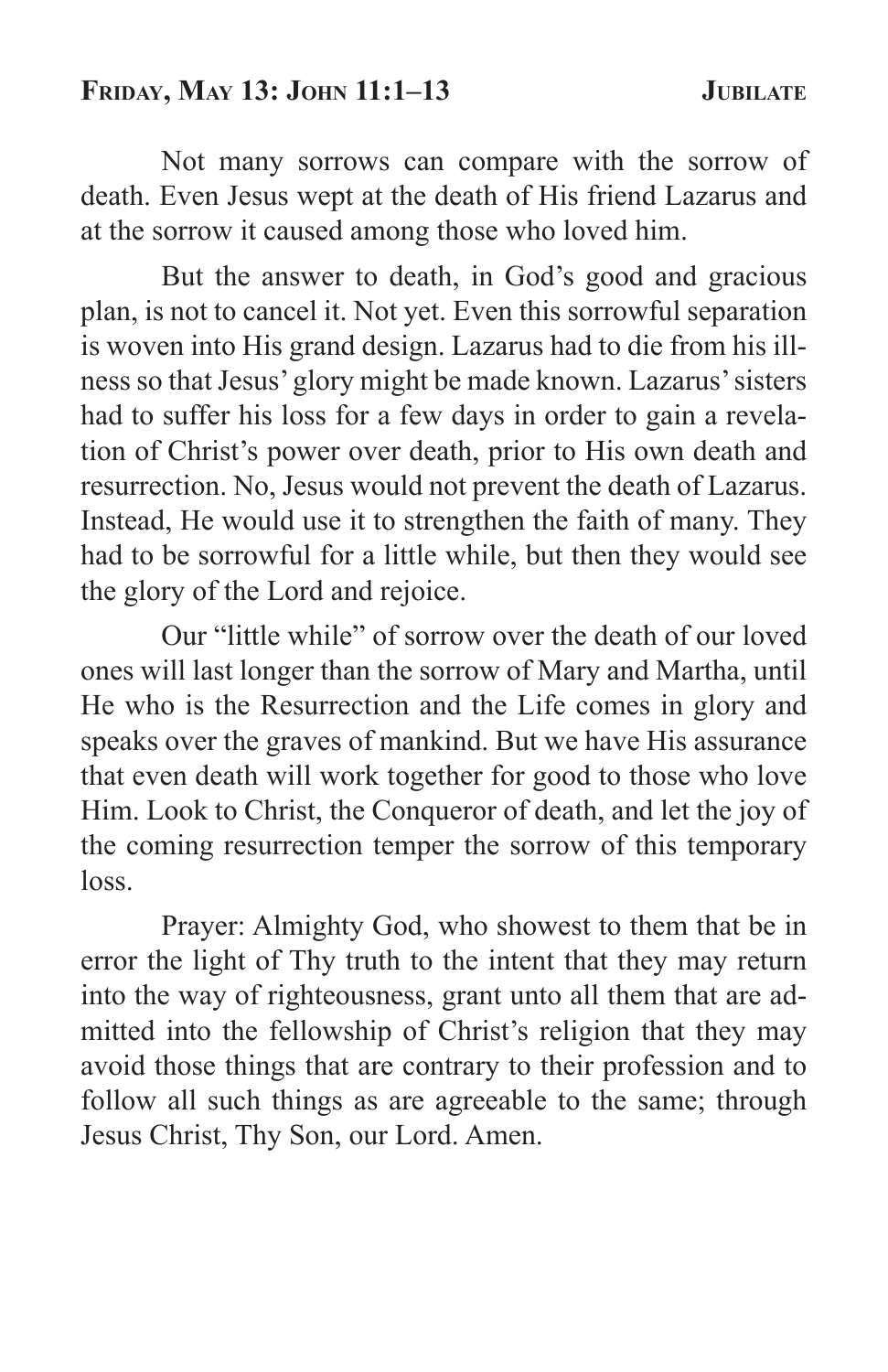In today's reading, Jesus' words to His disciples in Sunday's Gospel fnd their ultimate fulfllment: "Therefore you now have sorrow; but I will see you again and your heart will rejoice, and your joy no one will take from you" (John 16:22).

It is for good reason that this life is referred to as the "great tribulation" for Christians. We are surrounded by sin, including our own. We are hounded by the devil and hated by the world. There are wars and rumors of wars, famines, earthquakes, and pestilences, false prophets, and faithless friends. But St. John was allowed to see how the story ends for those who, in the midst of this great tribulation, have washed their robes and made them white in the blood of the Lamb. For those who have believed in Christ Jesus and have been united with Him in Holy Baptism, there is endless joy after this time of sorrow. There is perfect peace and rest, perfect praise and worship. When those baptized believers fall asleep here, they awake to that endless joy, and to the face of the One who will wipe away every tear from their eyes.

Let this vision of the glory that awaits all believers accompany you in every time of sorrow. The words are true. The witness is faithful. And the joy will be both real and permanent.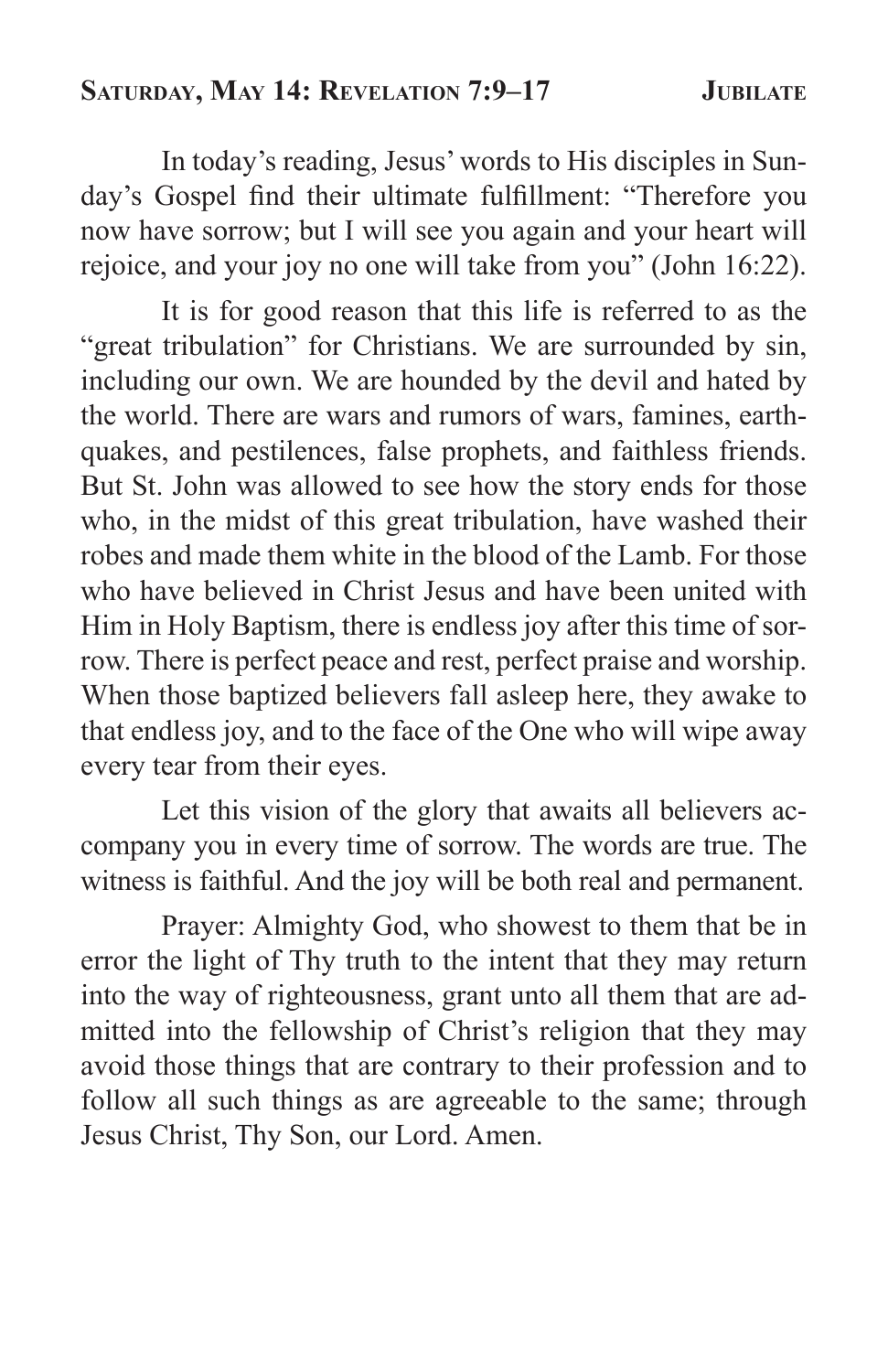# Lesson from the Book of Concord Cantate Sunday

# Chapter V. Of the Law and the Gospel. Statement of the Controversy.

Whether the preaching of the Holy Gospel be properly not only a preaching of grace, which announces the forgiveness of sins, but also a preaching of repentance and censure, rebuking unbelief, which is rebuked not in the Law, but alone through the Gospel.

#### Affirmative.

#### *Pure Doctrine of God's Word.*

1. We believe, teach and confess that the distinction between the Law and the Gospel is to be maintained in the Church as an especially brilliant light, whereby, according to the admonition of St. Paul, the Word of God may be rightly divided.

2. We believe, teach and confess that the Law is properly a divine doctrine, which teaches what is right and pleasing to God, and reproves everything that is sin and contrary to God's will.

3. Therefore everything that reproves sin is and belongs to the preaching of the Law.

4. But the Gospel is properly such a doctrine as teaches what man who has not observed the Law, and therefore is condemned by it, should believe, viz. that Christ has expiated and made satisfaction for all sins, and, without any merit of theirs [no merit of the sinner intervening], has obtained and acquired forgiveness of sins, righteousness that avails before God, and eternal life.

5. But since the term "Gospel" is not used in one and the same sense in the Holy Scriptures, on account of which this dissension originally arose, we believe, teach and confess that if by the term "Gospel" the entire doctrine of Christ be understood, which He proposed in His ministry, as also did His apostles (in which sense it is employed, Mark 1:15; Acts 20:21), it is correctly said and written that the Gospel is a preaching of repentance and of the forgiveness of sins.

6. But if the Law and the Gospel be contrasted with one another, as Moses himself is called a teacher of the Law, and Christ a preacher of the Gospel, we believe, teach and confess that the Gospel is not a preaching of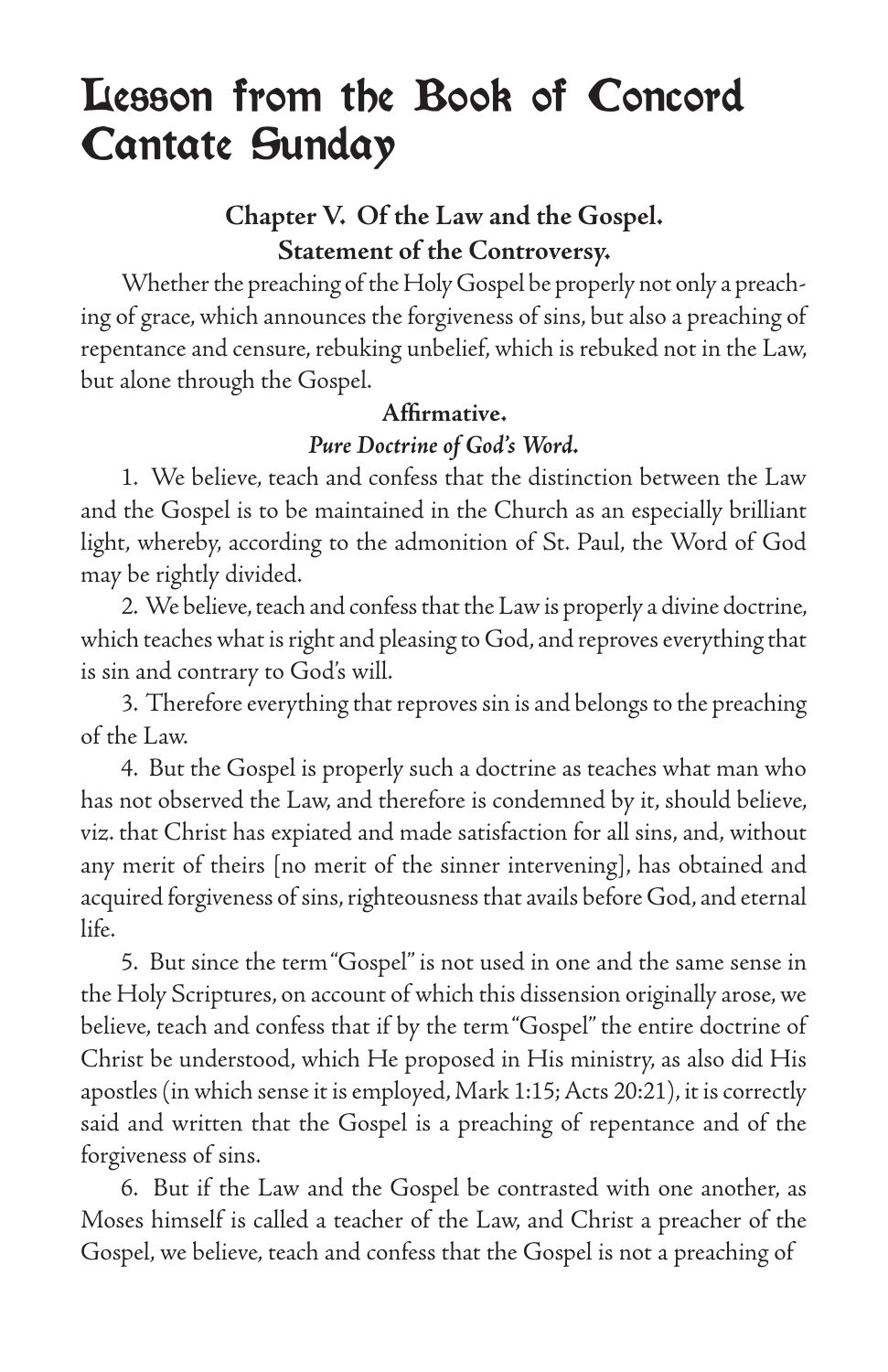repentance or reproof, but properly nothing else than a preaching of consolation, and a joyful message which does not reprove or terrify, but against the terrors of the Law consoles consciences, points alone to the merits of Christ, and again comforts them by the precious preaching of the grace and favor of God, obtained through Christ's merit.

7. As to the revelation of sin, because the veil of Moses hangs before the eyes of all men as long as they hear the bare preaching of the Law, and nothing concerning Christ, and therefore do not learn from the Law to perceive their sins aright, but either become presumptuous hypocrites as the Pharisees, or despair as did Judas; Christ takes the Law into His hands, and explains it spiritually (Matt. 5:21 sqq.; Rom. 7:14). And thus the wrath of God is revealed from heaven against all sinners (Rom. 1:18), how great it is; by this means they are instructed in the Law, and then from it first learn to know aright their sins—a knowledge to which Moses never could coerce them.

Therefore, although the preaching of the suffering and death of Christ, the Son of God, is an earnest and terrible proclamation and declaration of God's wrath, whereby men are for the first time led aright to the Law, after the veil of Moses has been removed from them, so that they first know aright how great things God in His Law requires of us, nothing of which we can observe, and therefore should seek all our righteousness in Christ—

8. Yet, as long as all this (namely, Christ's suffering and death) proclaims God's wrath and terrifies man, it is still not properly the preaching of the Gospel, but the preaching of Moses and the Law, and therefore a "strange work" of Christ, whereby He attains His proper office, i.e. to preach grace, console and quicken, which is properly the preaching of the Gospel.

#### Negative.

#### *Contrary Doctrine which is Rejected.*

Therefore we reject and regard incorrect and injurious the dogma that the Gospel is properly a preaching of repentance or reproof, and not alone a preaching of grace. For thereby the Gospel is again converted into a law, the merit of Christ and the Holy Scriptures obscured, Christians robbed of true consolation, and the door opened again to the Papacy.

—The Formula of Concord, Epitome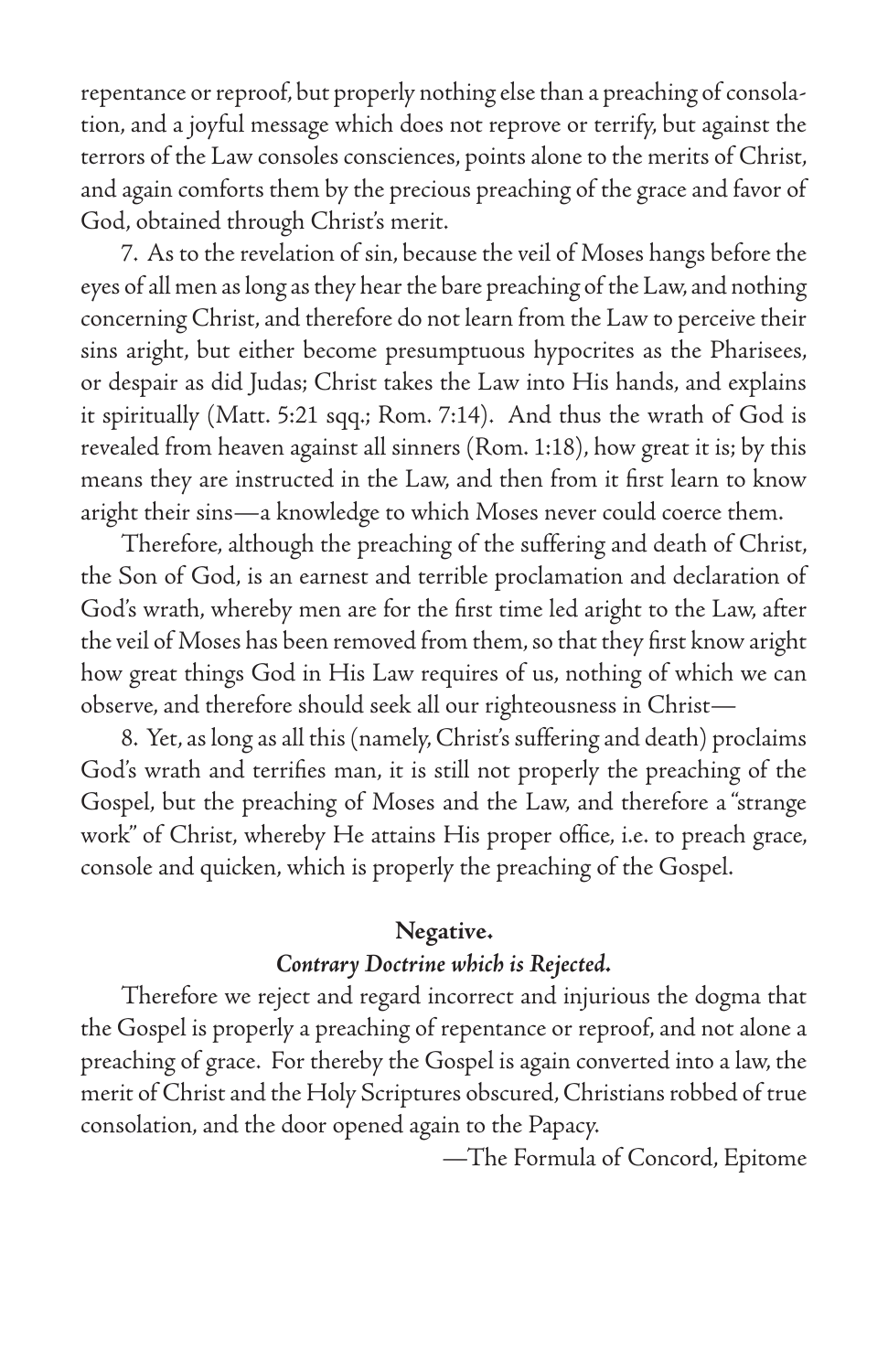The Lord's gracious promises to His people–to choose them, to bless them, to sustain and protect them–give us hope when we are surrounded by our spiritual adversaries. The mercy and grace which God promises to those who love Him go hand-in-hand with the destruction of those who hate Him and who persecute His chosen generation. When God promised the people of Israel that He would deliver them from bondage and bring them to their own land, He also promised to overthrow their enemies and to put the oppressors in subjection. The Church has the fulfllment of these promises in the death and resurrection of Jesus Christ, its Head. When He rose from the dead, He not only brought life and immortality to light for all believers, but He crushed the head of that old serpent, the devil, and triumphed over death and the grave. While we still must contend with our spiritual adversaries here in this life, we know that the battle has already been won by the Captain of our Salvation, who shares this victory with us.

St. Paul writes to the Romans, "The God of peace will crush Satan under your feet shortly." As God fnally delivered Israel from their captivity and brought them back to their own country, we look forward to the day when Christ will lead us out of this old world, into the Paradise of the world to come.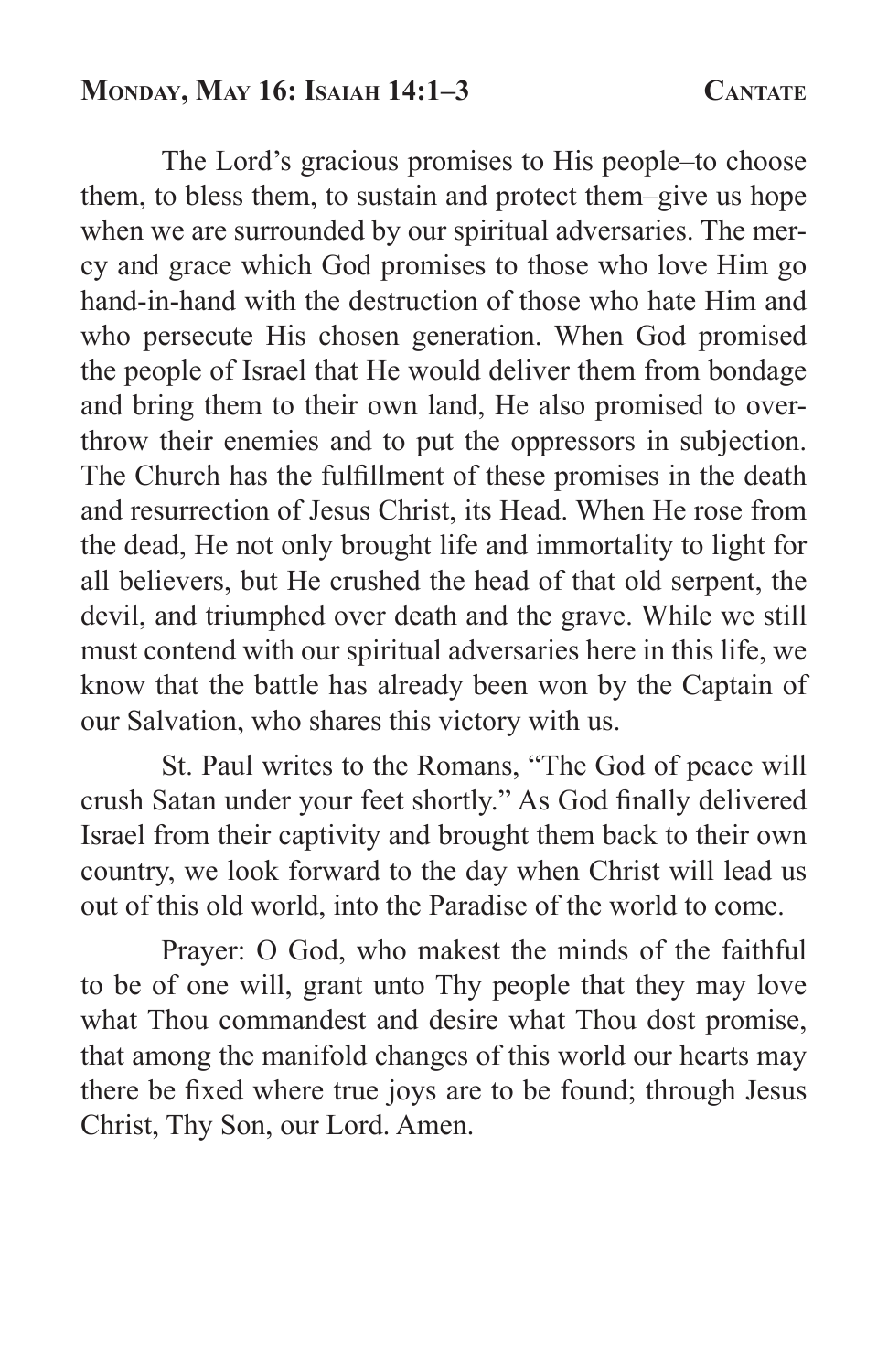### Tuesday, May 17: 2 Corinthians 5:14-21 **CANTATE**

The New Creation is built upon the foundation of Christ's vicarious atonement for the sins of the world. In His great Passion, He died the death of us all. In the Resurrection, He brought us newness of life. For the sake of His suffering, death, and resurrection, the Lord forgives the sins of all those who are penitent. When God forgives sin, they are forgotten– He places them behind His back (Isaiah 38:17), He casts them into the depths of the sea (Micah 7:19), and He removes them from us as far as the east is from the west (Psalm 103:12). In short, everything is as pristine as it was in the beginning, all because Christ, the Second Adam, has atoned for the sin which the frst Adam brought into the world. In Christ, therefore, we are new creatures. Old things have passed away; behold, all things have become new.

We should not squander this amazing gift by living according to the fesh, but live by His Spirit according to His holy commandments. In order to grow this new creation, that it might spread throughout this fallen world, the Lord instituted the holy Ministry to preach the Word of Reconciliation. An extension of Christ's own Ministry and the Ministry of the Apostles, pastors today preach repentance for the remission of sins, in Christ's stead imploring sinners to be reconciled to God.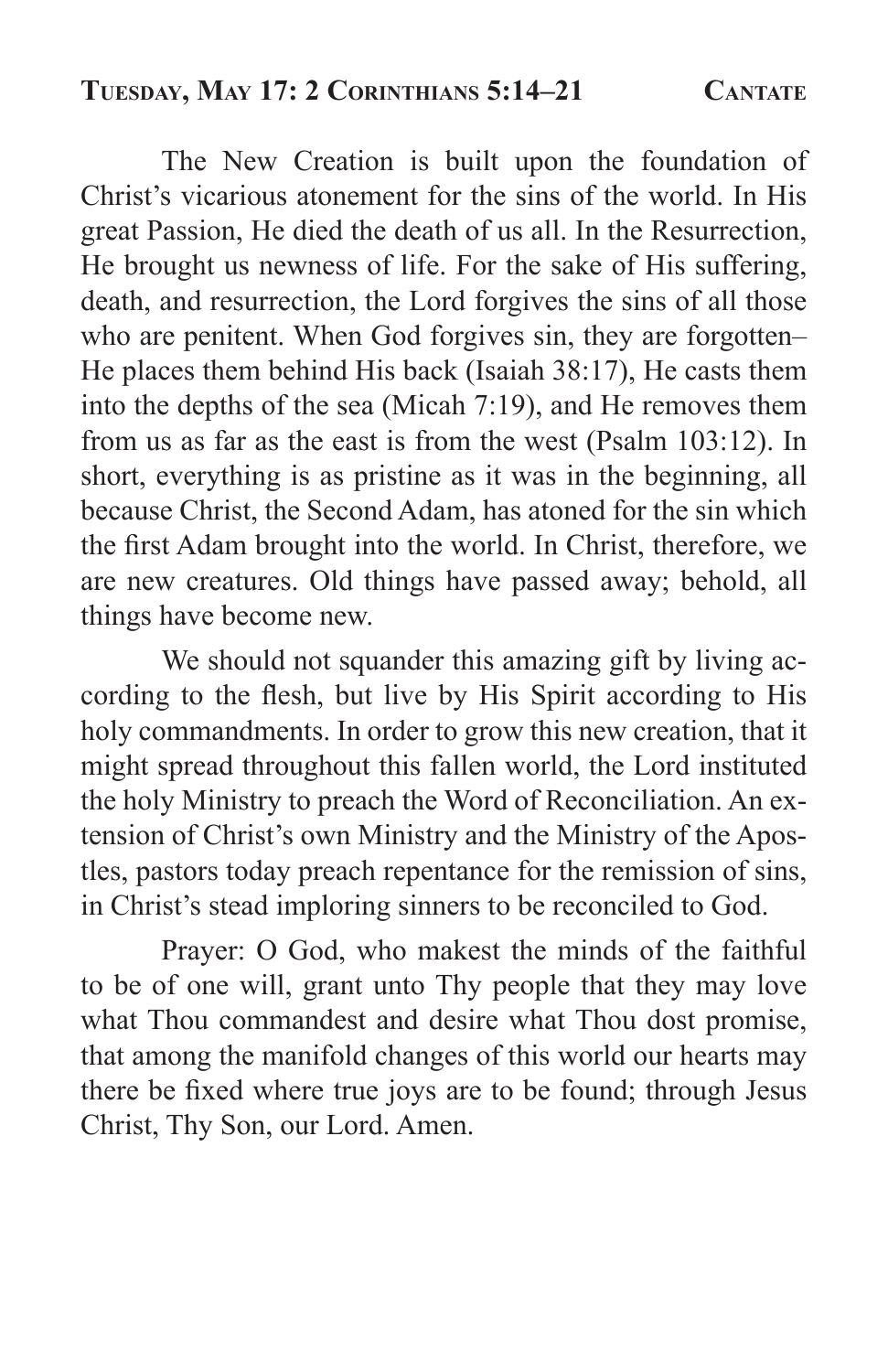People are not born morally neutral. While we might be able to maintain a certain level of civic righteousness, spiritually speaking we are by nature dead in trespasses and sins. We are born blind slaves to the devil, and subject to death and damnation. The only way to be saved from our sins and to enter into new life is by repentance and faith in Jesus Christ. He is the Resurrection and the life. And so, Christ warns those who do not believe in Him, "If you do not believe that I am He, you will die in your sins." The Truth that sets us free from spiritual bondage is the Gospel of His death and resurrection.

Our natural corruption is so total, however, that we cannot by our own reason and strength believe or even understand this Truth. The Holy Spirit of God must work this understanding in us through the preaching of the Cross of Christ. The image of Christ, lifted up for our sins, testifes His true identity as the Son of God and the only Savior of fallen mankind. His resurrection from the dead is the public demonstration that He is the Lord of Life, "in whom we have redemption through His blood, the forgiveness of sins" (Colossians 1:14). For the sake of our eternal salvation, we must continue in this Word of Reconciliation!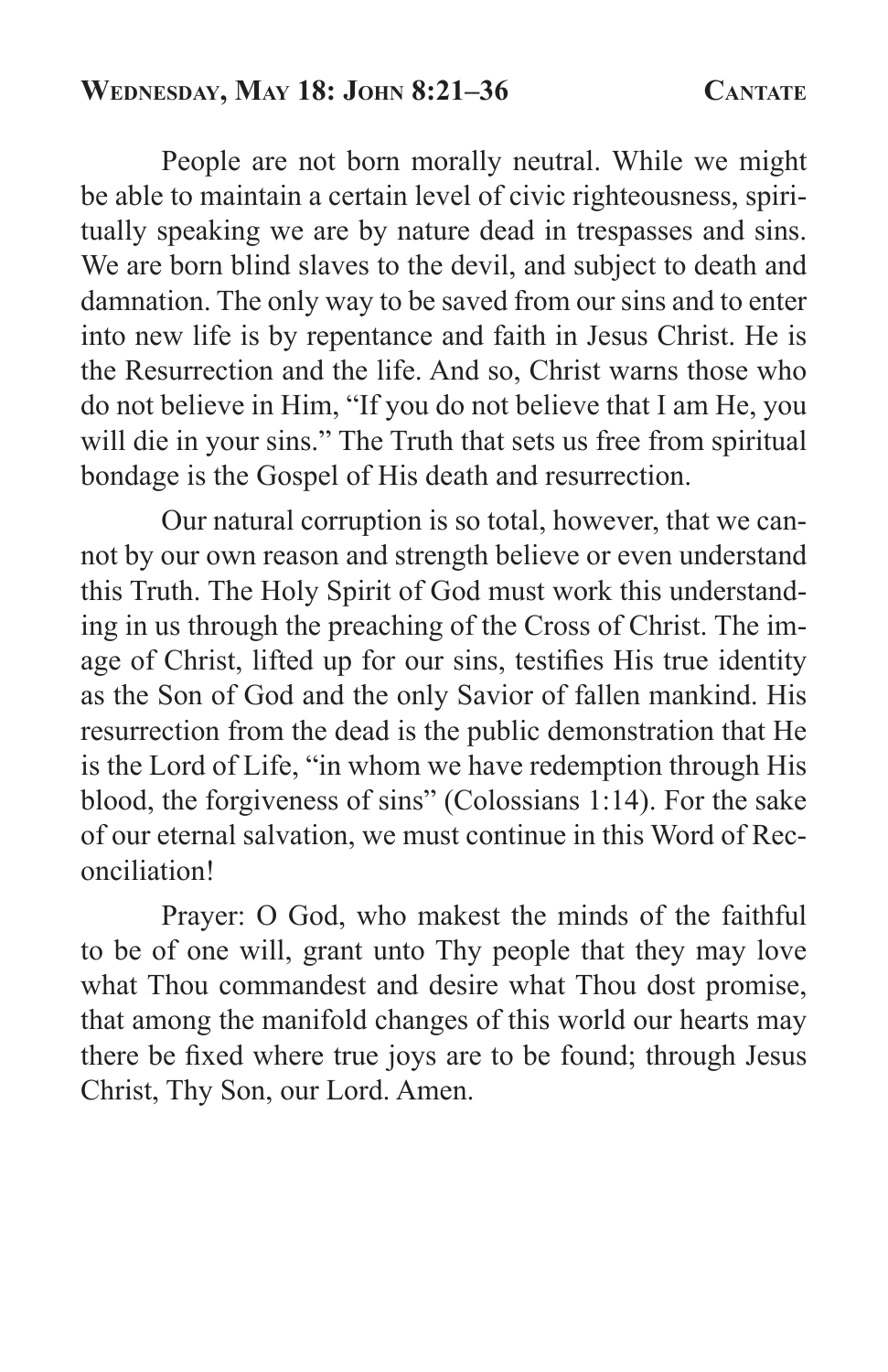Through faith in the Resurrection of Jesus Christ from the dead we are made over into new creatures; our lives of sanctifcation are a direct result of being grafted into Him by faith. Therefore, our lives must refect this marvelous reality. Just as Christ dwells in our hearts by faith, so He should be demonstrated in our works. Compassion, kindness, humbleness, meekness, patience, and forgiveness–these are all characteristics that describe the way in which Jesus has dealt with us, and so we should show these same traits to one another. No Christian is perfect as long as he lives here in this world. We must regularly put to death our old Adam, drowning him in the waters of our Baptism, and by faith put on the new man, "who is renewed in knowledge according to the image of Him who created him" (Colossians 3:10).

To deal with our brothers and sisters according to Christian virtue, we should always remember it is by God's grace and compassion that our own sins are covered. As God has loved us, so we should love one another. We all need the mutual help and support of our fellow Christians to continue in holiness of living. And so, St. Paul teaches us, "Be kind to one another, tenderhearted, forgiving one another, even as God in Christ forgave you" (Ephesians 4:32).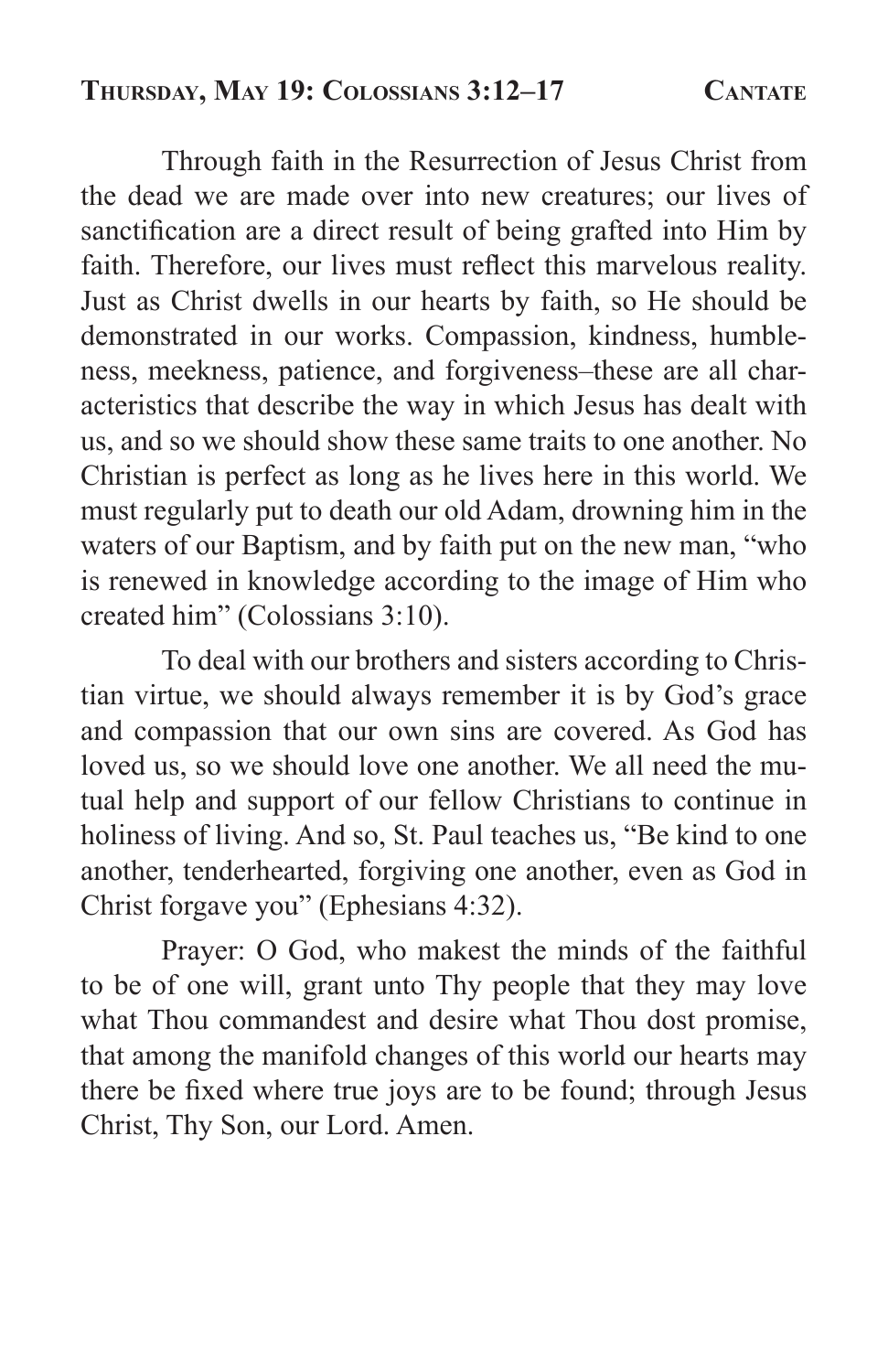The theme of Cantate is to "sing to the Lord a new song"–to break forth with joy and singing, rejoicing in the Lord for the salvation which He has brought to us through Christ. The sound that echoes throughout the Christian Church of all times and places is a victory cry–not the work of our victory, but Christ's victory over sin, death, and the devil. God Himself laid bare His holy arm and fought for us on the feld of battle.

During the season of Lent, our hearts become heavy with lament and sorrow because of our sins. But at the Resurrection, our consciences are comforted and our spirits are lifted by the Gospel of our forgiveness. As we say in the Divine Service, "We laud and magnify Thy glorious name, evermore praising Thee and saying, 'Holy, holy, holy; Lord God of Sabaoth; heaven and earth are full of Thy glory!'" Now that we have been redeemed from iniquity, the Lord commands us to go out and spread the news of this victory to all the world. But, "Touch no unclean thing… be clean," the Lord tells us. Let us not taint His triumph by continuing in sin, but show to the world how our God has cleansed us from our sins. May we demonstrate the fruit of the Resurrection in our lives of sanctification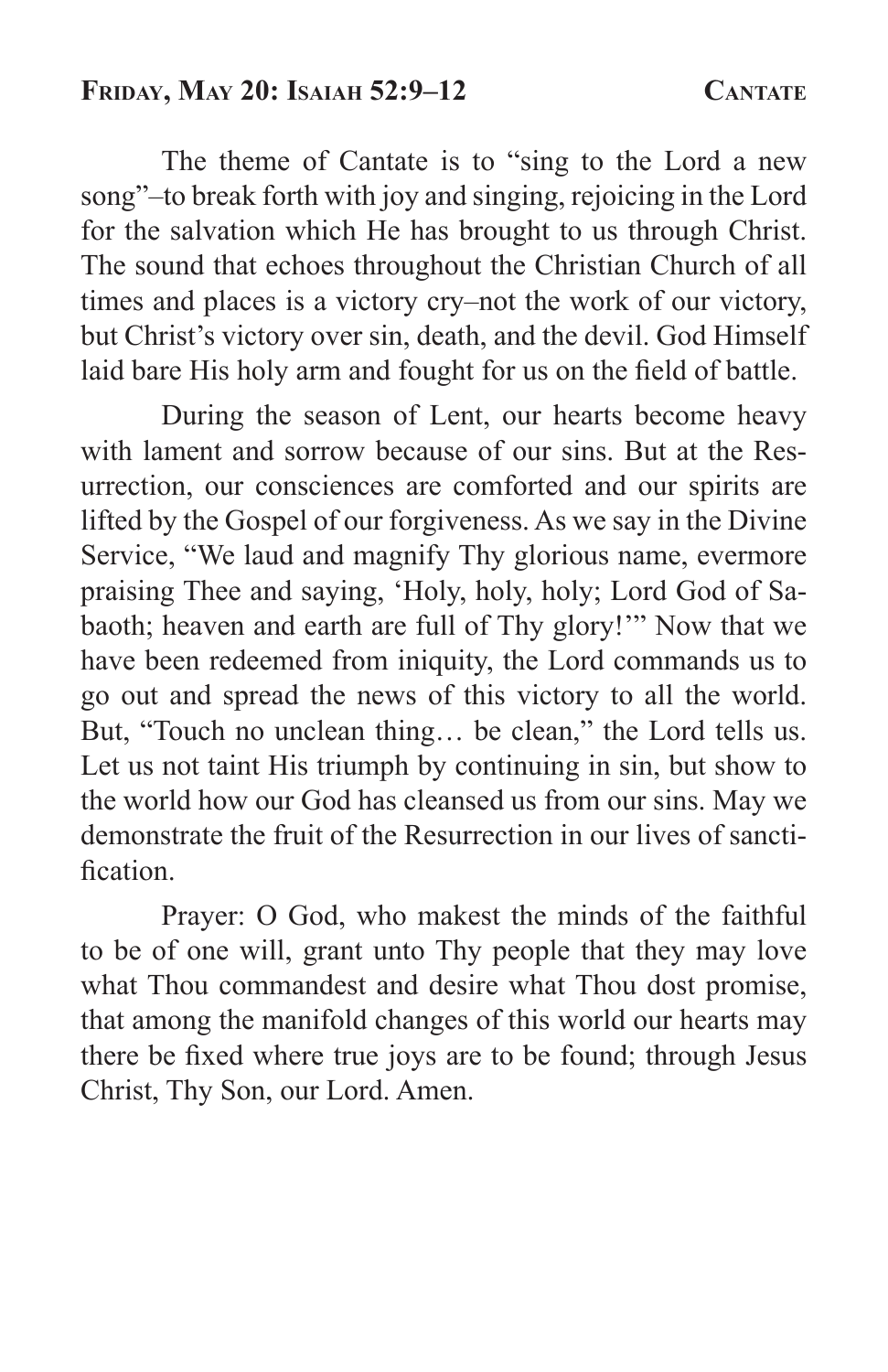"Believe on the Lord Jesus Christ, and you will be saved!" This is the only message that can quiet the terrified conscience. By nature, all we know of God is His power and godhead. To only know God as the almighty Maker of Heaven and Earth who is holy and just does nothing but terrify the sinner. St. Paul writes to the Romans: "The wrath of God is revealed from heaven against all ungodliness and unrighteousness of men" (Romans 1:18). The Gospel of our Lord Jesus Christ is not known to us by nature. It must be revealed to us by the Holy Spirit through His Word.

In prison, the Apostles testifed of this Gospel in their prayers and by singing hymns. When the jailer, terrifed by the power of God, cried out, "What must I do to be saved?" the Apostles proclaimed to him the Gospel of Jesus Christ and taught him the Word of God all night. Through this Word of the Gospel of free salvation by faith in Christ, the Holy Spirit gave this jailer and all His household true saving faith. They were baptized and they rejoiced in the peace which God grants to penitent sinners.

We never know when the Holy Spirit will work in those around us. So let us always be proclaiming the Gospel in our prayers and in our songs, testifying to all the grace of God through Christ!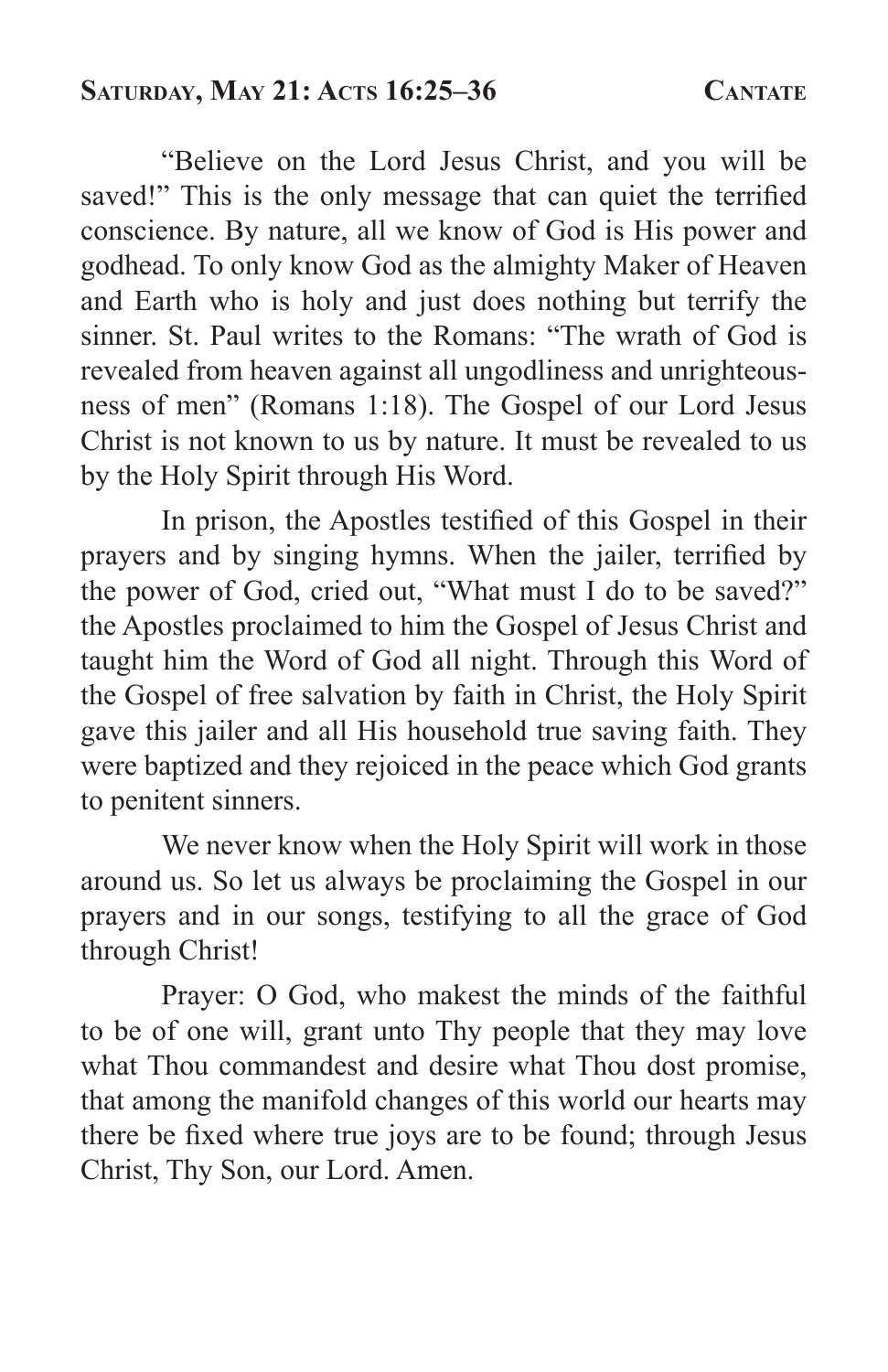# Lesson from the Book of Concord Rogate Sunday

## Chapter IX. Article XXI. Of the Invocation of Saints.

The twenty-first article they [the Roman Catholics] absolutely condemn, because we do not require the invocation of saints. Nor on any topic do they rhetoricate with more prolixity. Nevertheless they do not effect anything else than that the saints should be honored; likewise that the saints who live should pray for others; as though indeed the invocation of dead saints were in addition necessary. They cite Cyprian, because he asked Cornelius while yet alive to pray for his brothers when departing. By this example they approve the invocation of the dead. They quote also Jerome against Vigilantius: "On this field," they say, "eleven hundred years ago, Jerome overcame Vigilantius." Thus the adversaries triumph, as though the war were already ended. Nor do they, in their stupidity, see that in Jerome against Vigilantius there is not a syllable concerning invocation. He speaks concerning honors to the saints, not concerning the invocation. Neither have the rest of the ancient writers before Gregory made mention of invocation. Certainly this invocation, with these opinions which the adversaries now teach concerning the application of merits, has not the testimony of the ancient writers.

Our Confession [the Augsburg Confession] approves honors to the saints. For here a threefold honor is to be approved. The first is thanksgiving. For we ought to give thanks to God because He has shown examples of mercy; because He has shown that He wishes to save men; because He has given teachers or other gifts to the Church. And these gifts, as they are the greatest, should be amplified, and the saints themselves should be praised, who have faithfully used these gifts, just as Christ praises faithful business-men (Matt. 25:21, 23). The second service is the strengthening of our faith; when we see the denial forgiven Peter, we also are encouraged to believe the more that grace truly superabounds over sin (Rom. 5:20). The third honor is the imitation first of faith, then of the other virtues, which everyone should imitate according to his calling. These true honors the adversaries do not require. They dispute only concerning invocation, which, even though it would have no danger, nevertheless is not necessary.

Besides, we also grant that the angels pray for us. For there is a testi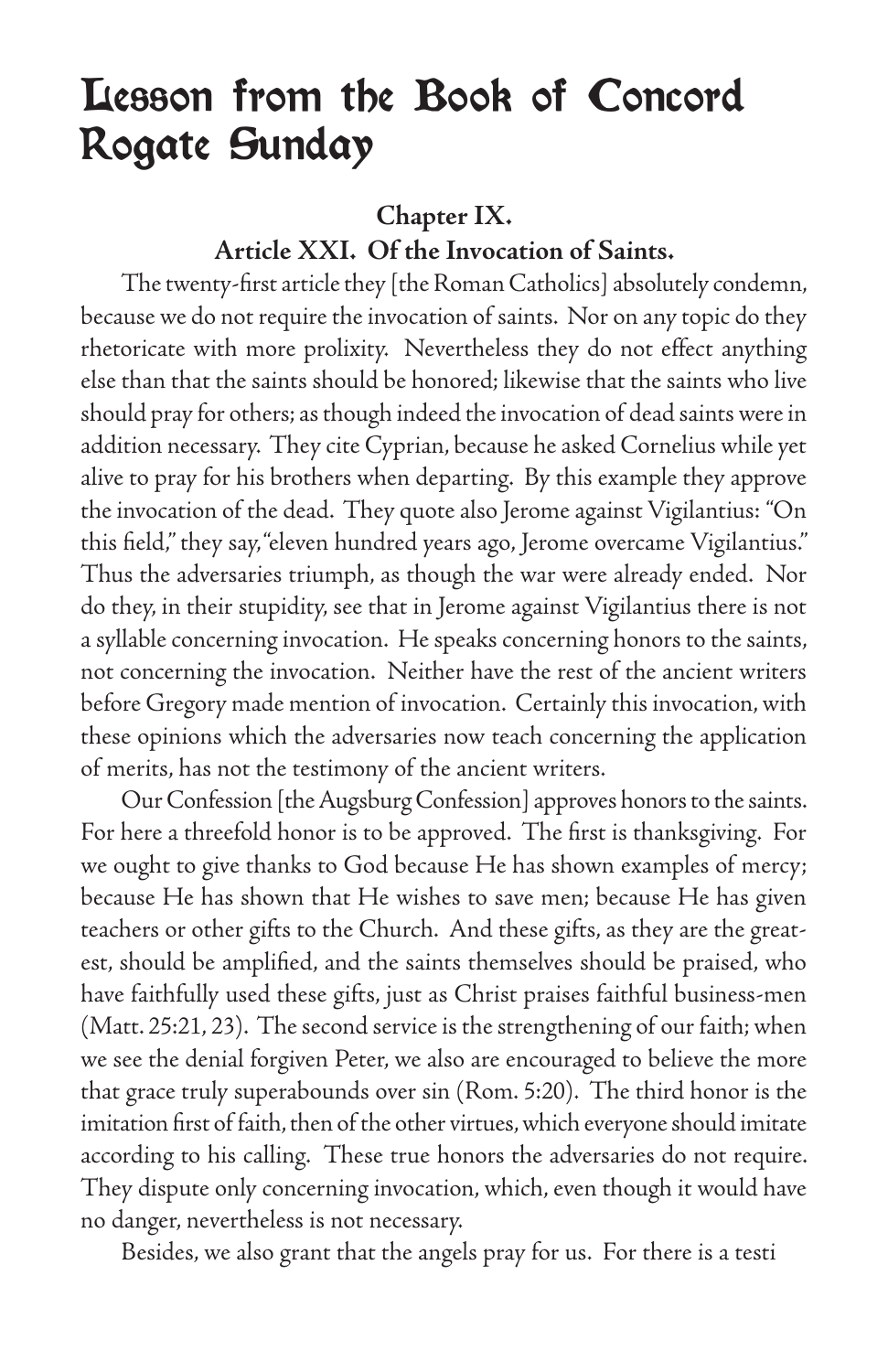mony in Zach. 1:12: "O Lord of hosts, how long wilt thou not have mercy on Jerusalem?" Although concerning the saints we concede that just as when alive they pray for the Church universal in general, so in heaven they pray for the Church in general, albeit no testimony concerning the dead praying is extant in the Scriptures, except the dream taken from the second book of Maccabees (15:14).

Moreover, even supposing that the saints certainly pray for the Church, yet it does not follow that they are to be invoked. Although our Confession affirms only this, that Scripture does not teach the invocation of the saints, or that we are to ask the saints for aid. But since neither a command, nor a promise, nor an example can be produced from the Scriptures concerning the invocation of saints, it follows that conscience can have nothing concerning this invocation that is certain. And since prayer ought to be made from faith, how do we know that God approves this invocation? Whence do we know without the testimony of Scripture that the saints perceive the prayers of each one? Some plainly ascribe divinity to the saints, viz. that they discern the silent thoughts of the minds in us. They dispute concerning morning and evening knowledge, perhaps because they doubt whether they hear us in the morning or the evening. They invent these things not in order to treat the saints with honor, but to defend lucrative services. Nothing can be produced by the adversaries against this reasoning, that, since invocation does not have a testimony from God's Word, it cannot be affirmed that the saints perceive our invocation, or that they especially perceive that God approves it. Wherefore the adversaries ought not to force us to an uncertain matter, because a prayer without faith is not prayer. For as they cite the example of the Church, it is evident that this is a new custom in the Church; for although the old prayers make mention of the saints, yet they do not invoke the saints. Although also this new invocation in the Church is dissimilar to the invocation of individuals.

Again, the adversaries not only require invocation in the worship of the saints, but also apply the merits of the saints for others, and make of the saints not only intercessors, but also propitiators. This is in no way to be endured. For here the honor belonging only to Christ is altogether transferred to the saints. For they make them mediators and propitiators, and although they make a distinction between mediators of intercession and mediators of redemption, yet they plainly make out of the saints mediators of redemption. —The Apology of the Augsburg Confession, §1–14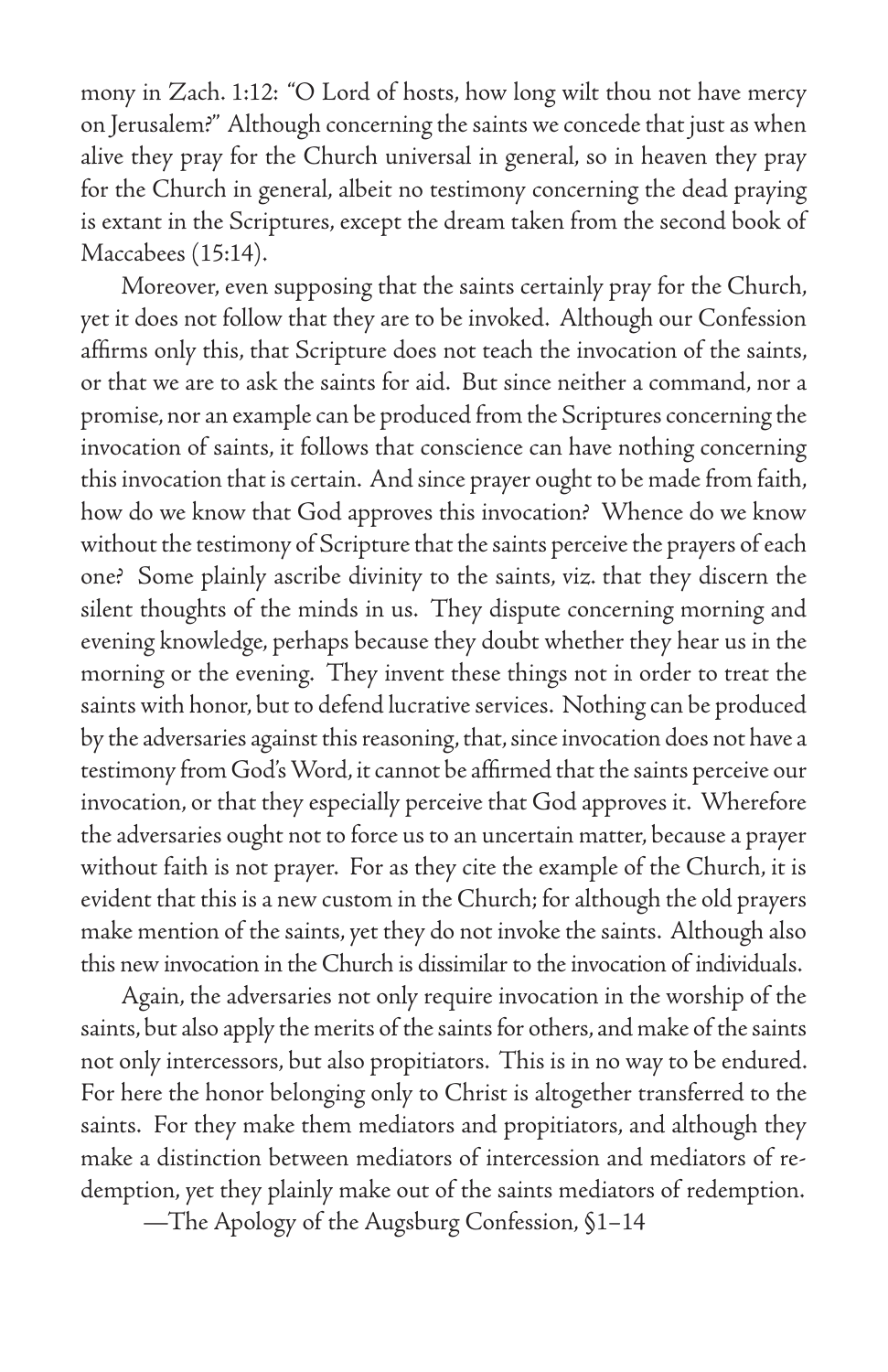Rogate is the 5th Sunday after Easter, and the three days before Ascension are called Rogation days. The words "Rogate" and "Rogation" come from the Latin word *rogare*, which means "to ask." Historically, the importance here is that the people were "asking" God to appease His anger because of Christ and give protection from calamities in towns, and especially protect the early summer crops. This would include praying for civil leaders, as we see in our text for today. Notice the language St. Paul is using here—if he can instruct St. Timothy to lead the congregation in prayers for unbelievers and even leaders like Nero, then we too can pray for all our elected officials; even those with whom we disagree politically.

Bumper stickers, decals, hats, and t-shirts that bear the slogan "Pray for our President," with Bible references to 1 Timothy 2:1-2 or Romans 13:1, are not inappropriate. However, an unfortunate practice has also occurred. Some post a similar slogan, "Pray for Obama," "Pray for Trump," and now "Pray for Biden," but the Bible reference is Psalm 109:8, which says: "Let his days be few, And let another take his office." This is not praying for the president; it is being provocative. We need to listen to our Heavenly King's instructions and pray for our earthly leaders, so that we may live peaceable lives together with them.

Prayer: O God, from whom all good things do come, grant to us, Thy humble servants, that by Thy holy inspiration we may think those things that be right and by Thy merciful guiding may perform the same; through Jesus Christ, Thy Son, our Lord, who liveth and reigneth with Thee and the Holy Ghost, ever one God, world without end. Amen.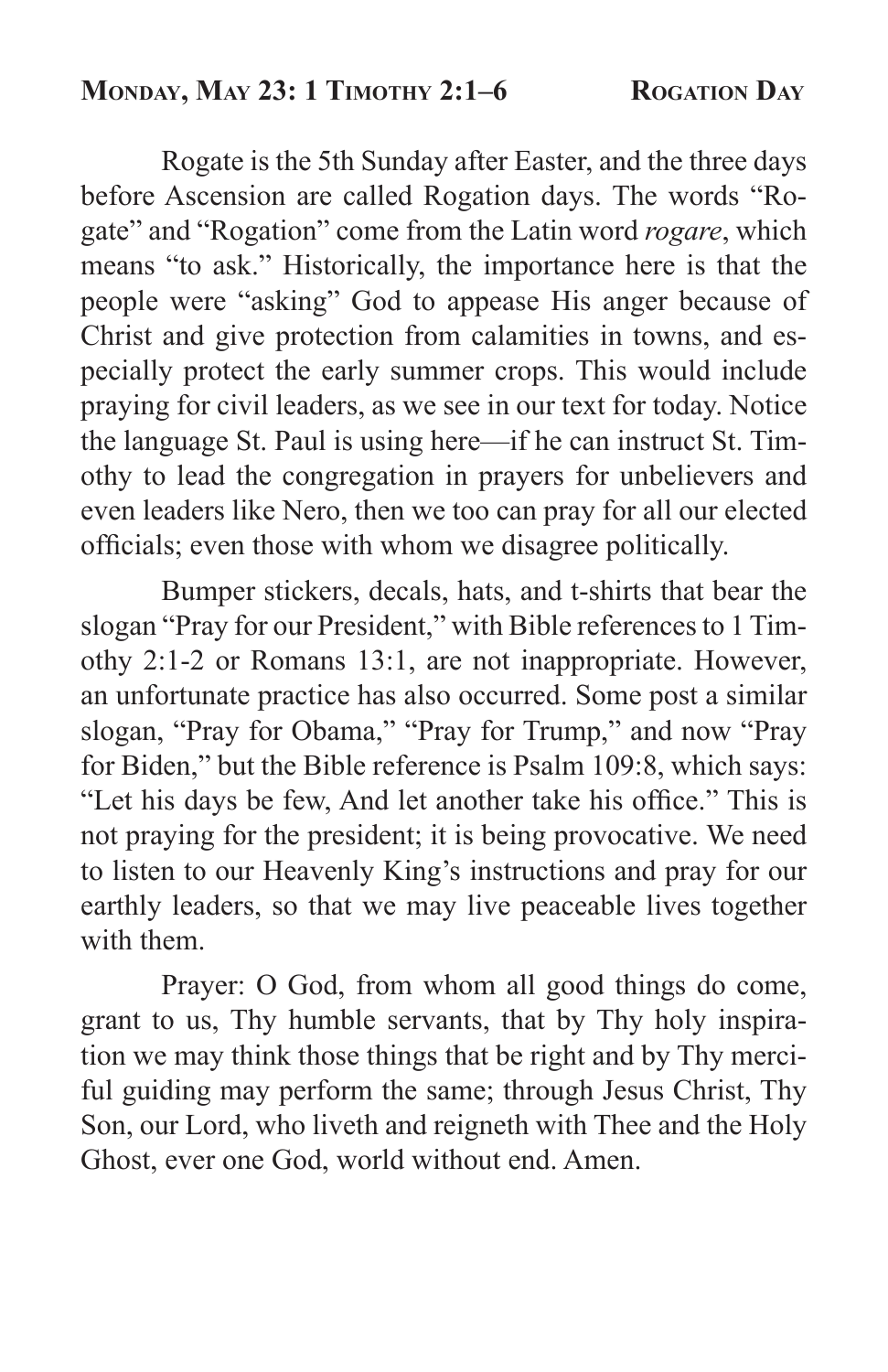We continue in the week of Rogate, and this is our second day of Rogation. Recall from yesterday that the words "Rogate" and "Rogation" come from the Latin word *rogare*, which means "to ask." We ask God to remember His grace toward us because of Christ, to protect us from calamities, and to bless and protect the fruits of the earth. In our prayers to God the Father, we are blessed to know that the persons of the Trinity are always interceding for us. St. Paul tells us in our text today that the Holy Spirit is making intercession for us, and Hebrews 7:25 says, "Therefore He [Jesus] is also able to save to the uttermost those who come to God through Him, since He always lives to make intercession for them."

In our times of suffering, we have hope; in our human weaknesses, we have the Holy Spirit's help. In all of our circumstances, we have the assurance that God is working all these things out for our good. All this encourages us to pray, as Luther says in the Catechism, "as dear children ask their dear father." Since we are reconciled by Christ to God the Father, we are bold to pray in Jesus' name, with His intercession and the intercession of the Holy Spirit on our behalf, as well!

Prayer: O God, from whom all good things do come, grant to us, Thy humble servants, that by Thy holy inspiration we may think those things that be right and by Thy merciful guiding may perform the same; through Jesus Christ, Thy Son, our Lord, who liveth and reigneth with Thee and the Holy Ghost, ever one God, world without end. Amen.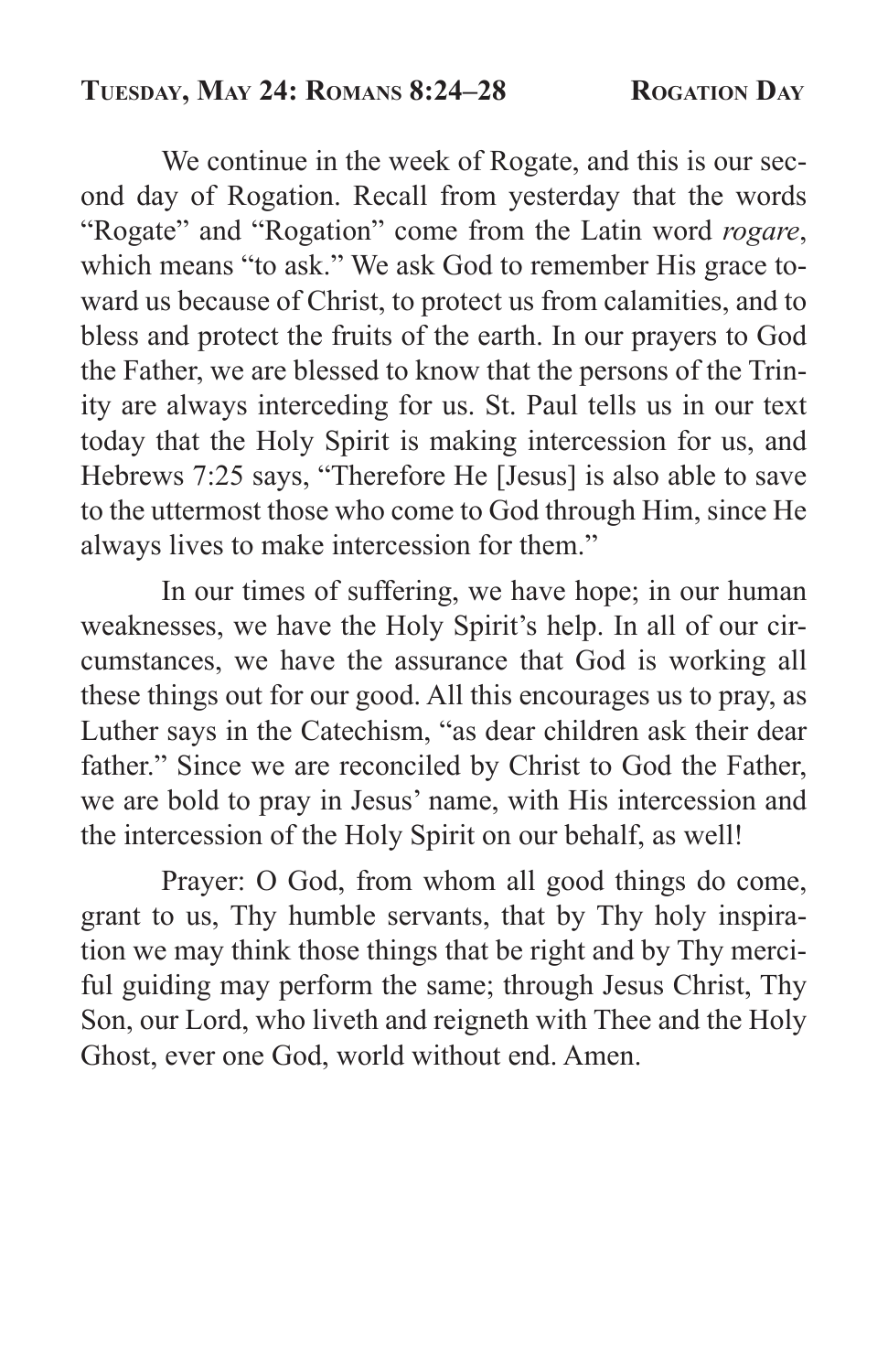This is our third day of Rogation. Recall from Monday and yesterday that the words "Rogate" and "Rogation" come from the Latin word *rogare*, which means "to ask." We ask God to remember His grace toward us because of Christ, to protect us from calamities, and to bless and protect the fruits of the earth. Yesterday we heard in our text that the Holy Spirit intercedes for us. Today in our text we hear about Christ interceding for the Apostles and His disciples.

It is very important to note that we who are presentday disciples are also included in His prayers; in the very next verse after our text, Jesus says, "I do not pray for these alone, but also for those who will believe in Me through their word" (John 17:20). In that verse Jesus directly refers to us–we who are present-day disciples of Christ, because we have believed in Him through the Apostles' message. Even though Jesus knows that He will soon be betrayed, arrested, falsely accused, and handed over for death on the cross, He still takes the time to directly pray for us! What a comfort to know that we are constantly in His thoughts, even at His darkest times, because then even in our darkest times we can be sure that He is still interceding for us.

Prayer: O God, from whom all good things do come, grant to us, Thy humble servants, that by Thy holy inspiration we may think those things that be right and by Thy merciful guiding may perform the same; through Jesus Christ, Thy Son, our Lord, who liveth and reigneth with Thee and the Holy Ghost, ever one God, world without end. Amen.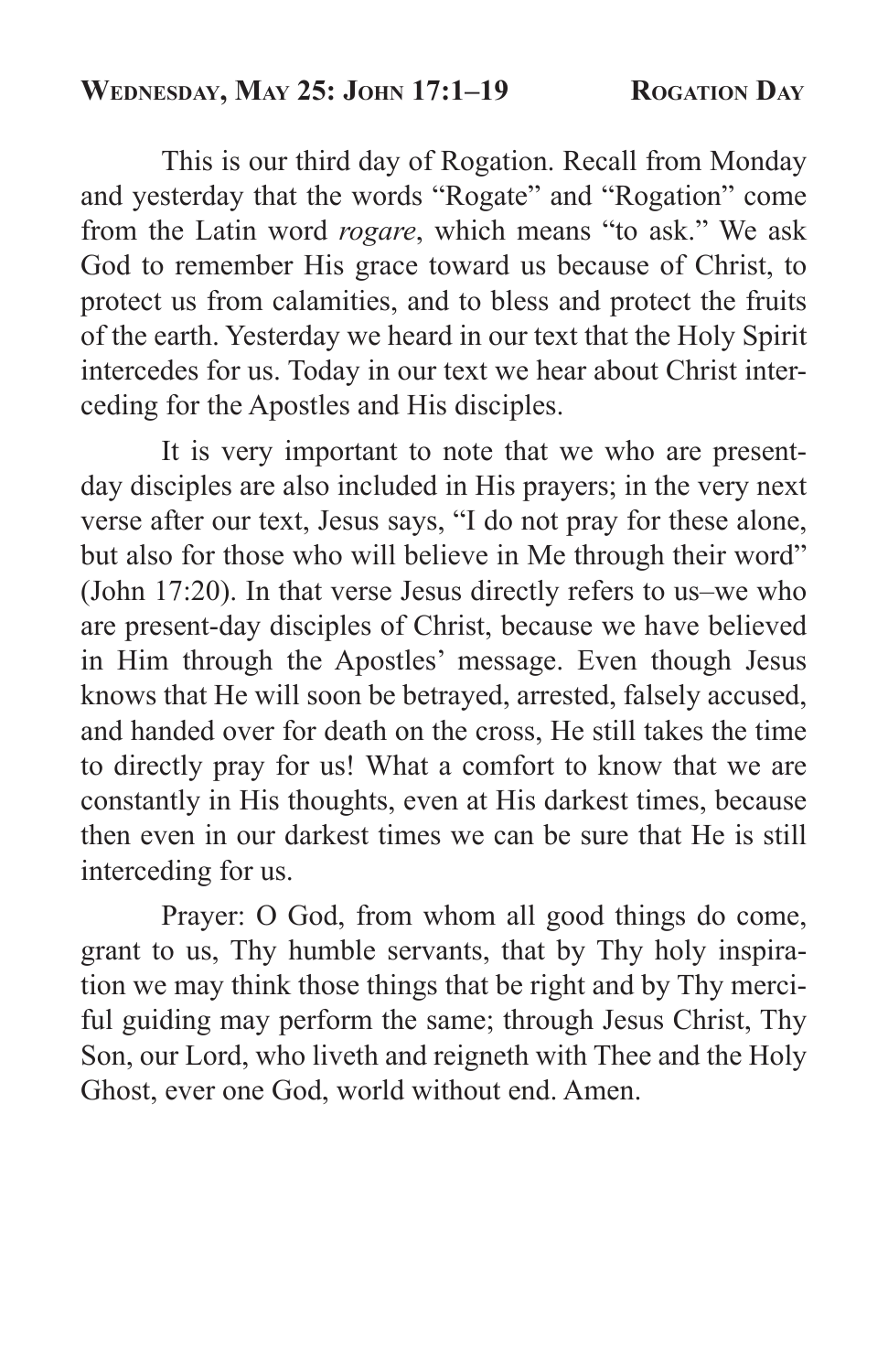Today is the Festival of the Ascension of our Lord into Heaven. There are four major Feasts in our church year: the Nativity, the Resurrection, Pentecost, and the Holy Trinity. We also have "festivals of our Lord" and "festivals of the saints of the church." These are the lesser commemorations. There are over 40 "festivals of the saints of the church" (and other churchrelated commemorations), but there are only a few "festivals of our Lord," Annunciation, Circumcision, Epiphany, Transfiguration, Presentation, and Ascension. Of these, Ascension is a crowning jewel, so to speak, in Jesus' crown. When we confess the Ascension of Christ in all three ecumenical creeds, it is not just His ascending into heaven, but also ascending to a throne in heaven to reign! For example, "He ascended into heaven; He sitteth on the right hand of the Father, God Almighty; from whence He shall come to judge the quick and the dead" (Athanasian Creed).

It is also important for our faith to see that the Ascension is not a reversal of the Incarnation; as if in the Incarnation Christ came down from heaven, and then in the Ascension Christ simply went back up. No, the Ascension is not a reversal of the Incarnation but its fulfllment! Christ does not ditch His human body when He returns to heaven. Instead, He returns to heaven still incarnate, but with a resurrected body. In Him, that is our hope for us as well.

Prayer: Grant, we beseech Thee, Almighty God, that like as we do believe Thine only-begotten Son, our Lord Jesus Christ, to have ascended into the heavens, so may we also in heart and mind thither ascend and with Him continually dwell; who liveth and reigneth with Thee and the Holy Ghost, ever one God, world without end. Amen.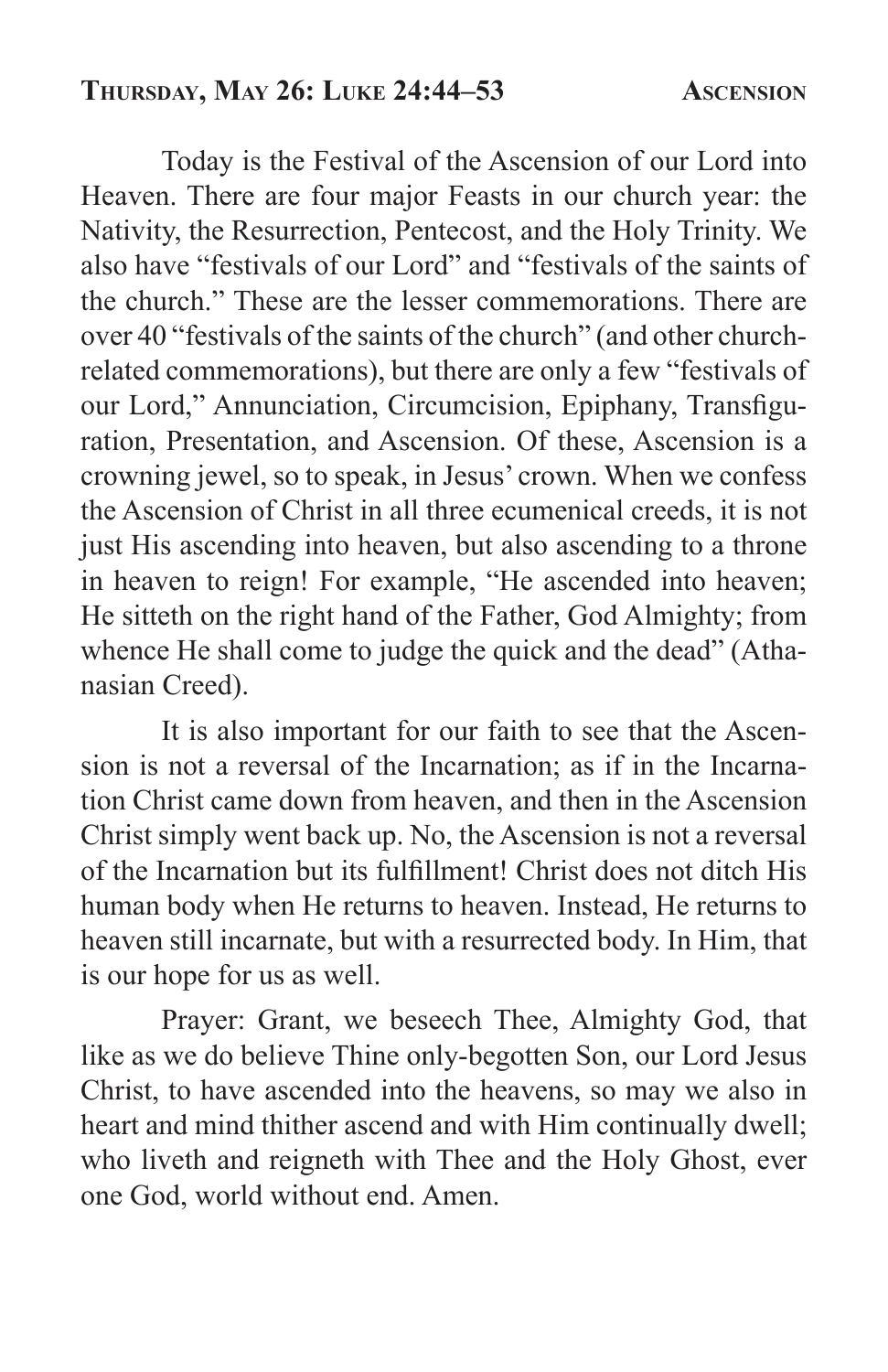St. Paul tells us that we have been "blessed with every spiritual blessing." In fact, Paul seems to go out of his way to impress upon us just how blessed we are! We are God's own prized possessions, and He lavishes His blessings upon us. The gist of it is this: God is great, He greatly loves us, and He greatly blesses us.

First, God is a great and wonderful God. He is not just a little god, with only a little bit of power and love; but He is a great and mighty God with an immense amount of power and love. Second, God greatly loves us as a treasured possession. He could just give us a tiny bit of the love He actually has. But He doesn't do that. Instead, He gives us the vast supply of His love. He treats us as His prized possession, a treasure to His heart that He greatly loves. Third, God greatly blesses us. Because He is a great God and He greatly loves us as His treasured possession, He also greatly blesses us with His blessings. He could just throw us one or two blessings, like dogs under the table. But God doesn't treat us that way. Instead, He lavishes His blessings upon us—He pours them out in superabundant fashion.

Prayer: Grant, we beseech Thee, Almighty God, that like as we do believe Thine only-begotten Son, our Lord Jesus Christ, to have ascended into the heavens, so may we also in heart and mind thither ascend and with Him continually dwell; who liveth and reigneth with Thee and the Holy Ghost, ever one God, world without end. Amen.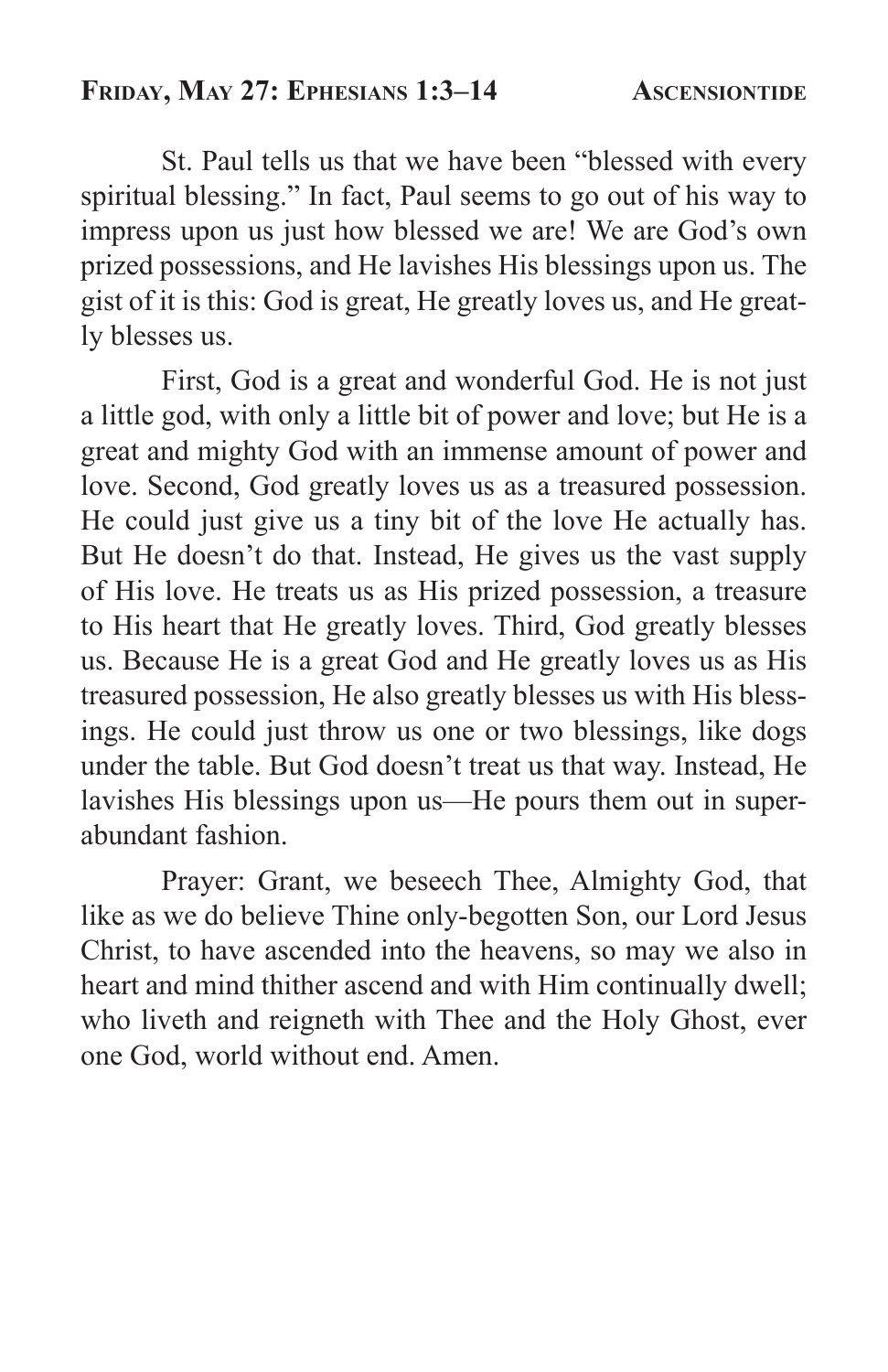St. Paul speaks of his conduct as a pattern for our behavior. In our day, biblical patterns for behavior have largely been lost and the true Gospel of the forgiveness of sins is often turned into a false Gospel of license to sin. If nothing really counts as sin, then there is no need for forgiveness, and therefore there is no need for Jesus to die on the cross. Thus, regrettably, the compromised churches of our day have become "enemies of the cross of Christ" because they render it moot. Likewise, Paul aptly pictures the leaders of such churches as "belly-servers," since all appears to be done for the paycheck, rather than to please God.

Paul reminds us that "our citizenship is in heaven." So also, Jesus tells us in John 17 we are "in the world," but "not of the world." The compromised churches follow the pattern of the world. But the true Church on earth is the voice of God to the culture, speaking the holy Word which stands over and against the sins of this world, ready to proclaim the true Gospel of forgiveness, but only when appropriate.

Instead of focusing on earthly matters, such as cultural standards of beauty and success, we look to Christ above who is our hope. We stay focused on the fact that our life is in Christ and our citizenship is in heaven.

Prayer: Grant, we beseech Thee, Almighty God, that like as we do believe Thine only-begotten Son, our Lord Jesus Christ, to have ascended into the heavens, so may we also in heart and mind thither ascend and with Him continually dwell; who liveth and reigneth with Thee and the Holy Ghost, ever one God, world without end. Amen.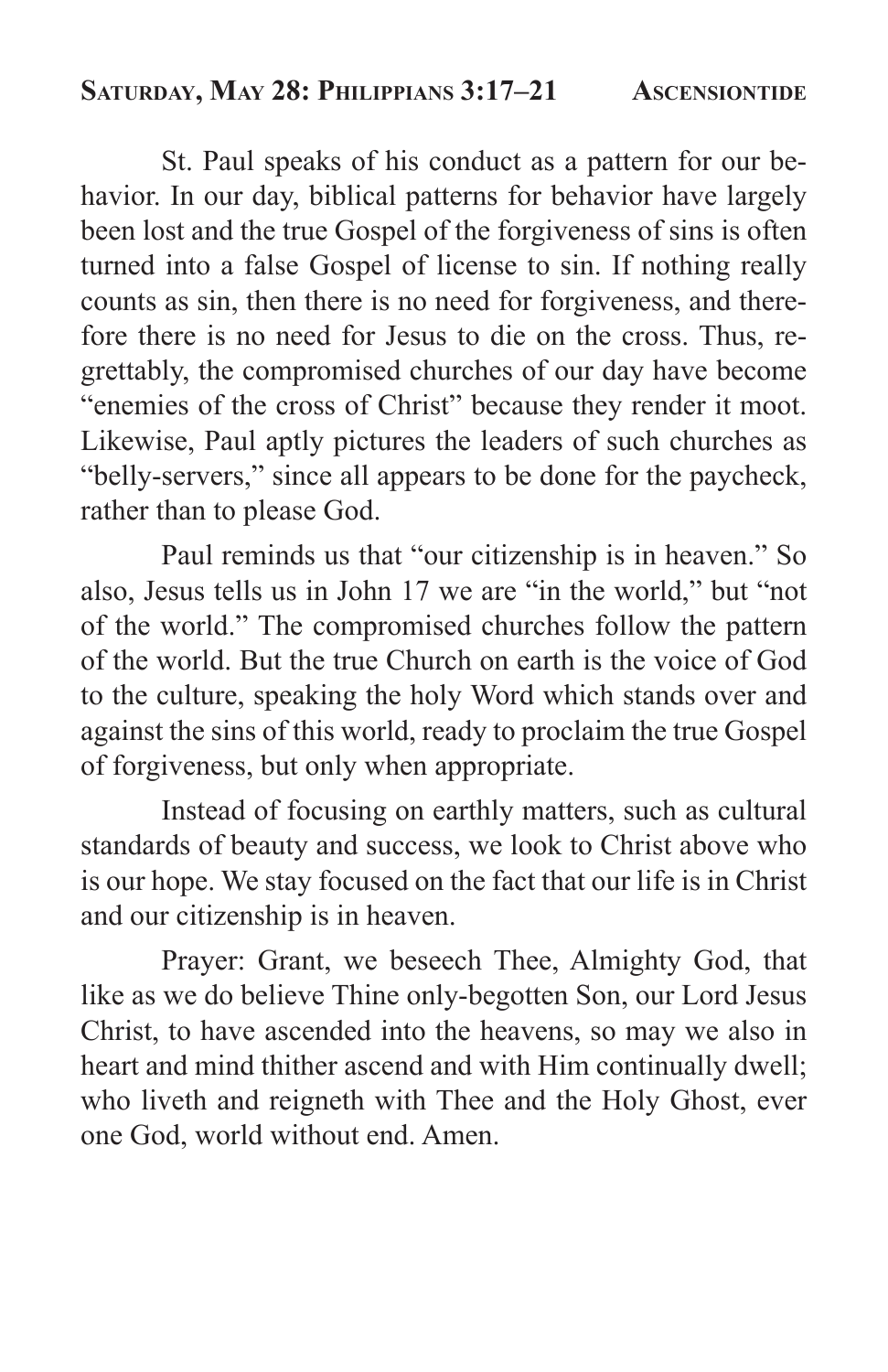# Lesson from the Book of Concord Exaudi Sunday

# IX. Of Excommunication.

 The greater excommunication [i.e., execution or banishment], as the Pope calls it, we regard only as a civil penalty, and not pertaining to us ministers of the Church. But the less [i.e., the socalled 'lesser excommunication'] is true Christian excommunication, which prohibits manifest and obstinate sinners from the sacrament and other communion of the Church until they are reformed and avoid sin. And ministers ought not to confound this ecclesiastical punishment or excommunication with civil penalties.

—The Smalcald Articles, Part III

*The selections from the Book of Concord for the Sundays of the Church Year are from H. E. Jacobs' translation of the Book of Concord, and are taken from the table of suggested lessons for Sundays and Festivals of the Church. (The table of appropriate lessons was originally found in Pipping's Christliches Concordienbuch [Leipzig, 1734].)*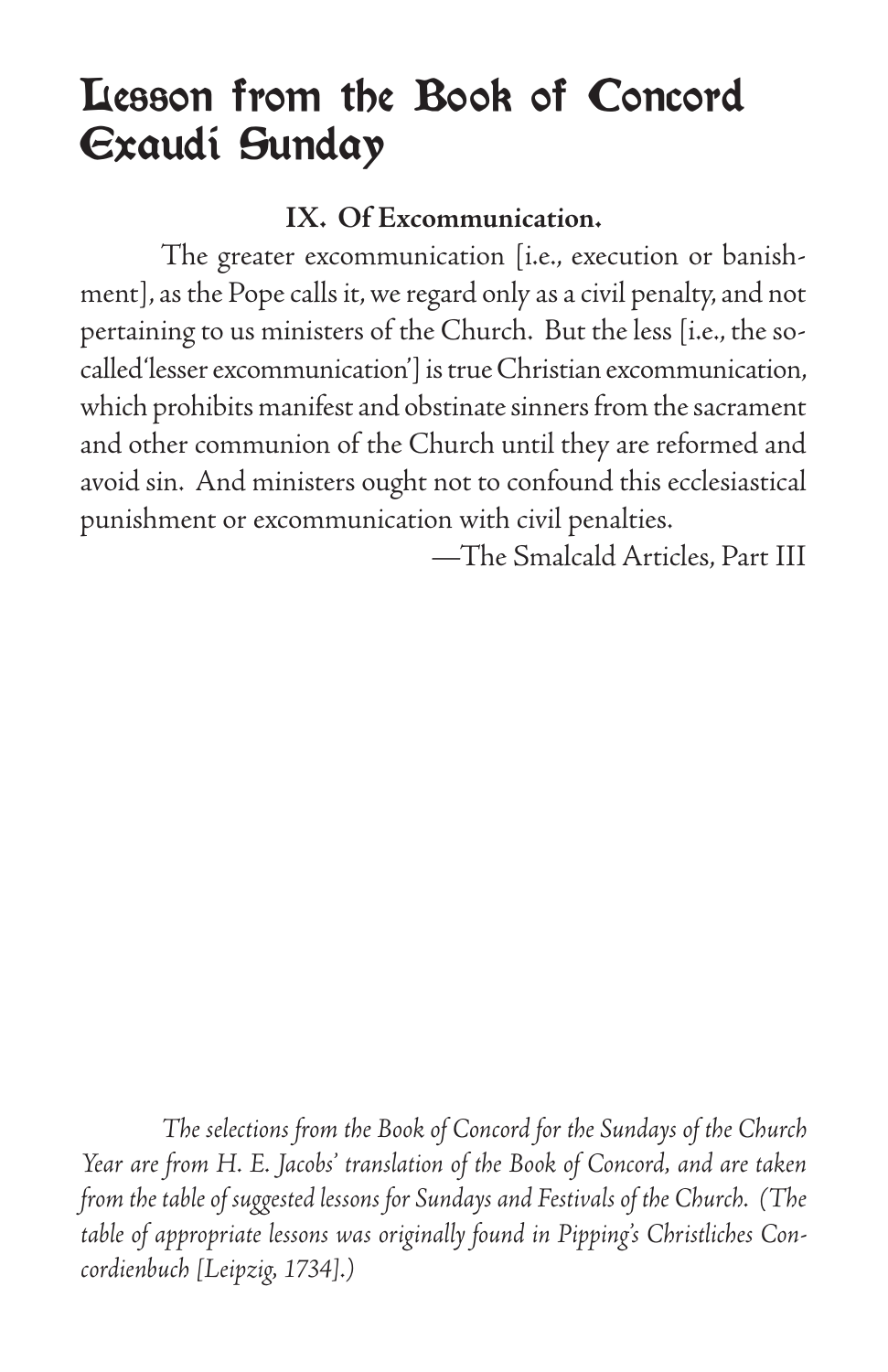Not only did Jesus pray for His disciples who traveled with Him and heard His teaching, He prays for those who would yet come to believe in Him through the word of these frst disciples and believers. Jesus prays that those who would come to trust in Him through the preaching and teaching of God's Word would also be one in Him, and one with each other. John also speaks of this in his frst epistle when he writes: "That which we have seen and heard we declare to you, that you also may have fellowship with us; and truly our fellowship is with the Father and with His Son Jesus Christ" (1 John 1:3).

Through His Word, God graciously calls His elect to faith in His Son as Savior and Redeemer. He grants them the forgiveness which Christ won for them on the cross, thus bringing them into fellowship with Him, with Christ Jesus His Son, and with all believers of all time who trust in Jesus Christ alone for their salvation. In fact, the closer we walk with our Lord Jesus by continuing in His Word and holding fast to Him in faith, the more united and one we become with Christ and all others who trust in Him. Many seek unity among Christians and churches without regard for the teaching of God's Word. True unity, on the other hand, is created by the Holy Spirit and given to us as we hear and believe all that God's Word teaches!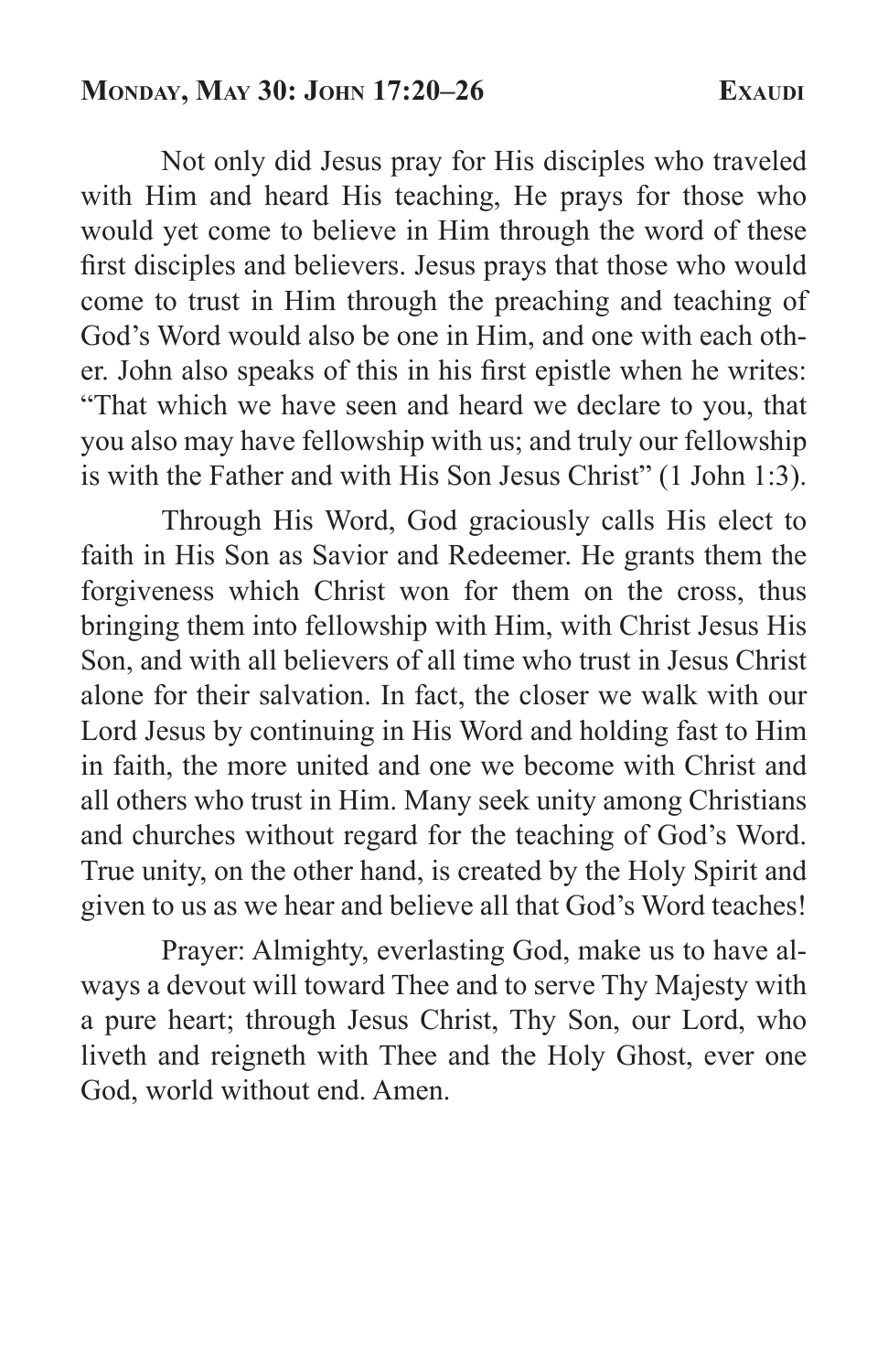#### **TUESDAY, MAY 31: ISAIAH 19:19-25 EXAUDI**

In the burden of the Lord against Egypt, God also reveals hope for Egypt. Though Egypt be afficted and smitten, yet many Egyptians would return to the Lord, and God will hear their prayers and heal them. This is fulflled in the holy life and innocent suffering and death of Christ Jesus for the sins of the world. Through the preaching of the Gospel, where once God judged the land for the idolatry and wickedness of the people, God later showed great mercy. Many people of Egypt came to know and trust in Christ Jesus as the true God and their Savior from sin, eternal death, and damnation.

In the years before Christ's birth, Egypt became home to many devout Jews who studied the Scriptures and looked for the coming Messiah and Savior. Following Christ's birth and sacrifce, Egypt was the home of many who believed in Christ Jesus and followed Him. From this we see that even when God judges a land and its people for their wickedness and unbelief, His ultimate desire is to show them mercy and grant them repentance and faith in Christ Jesus, their Savior.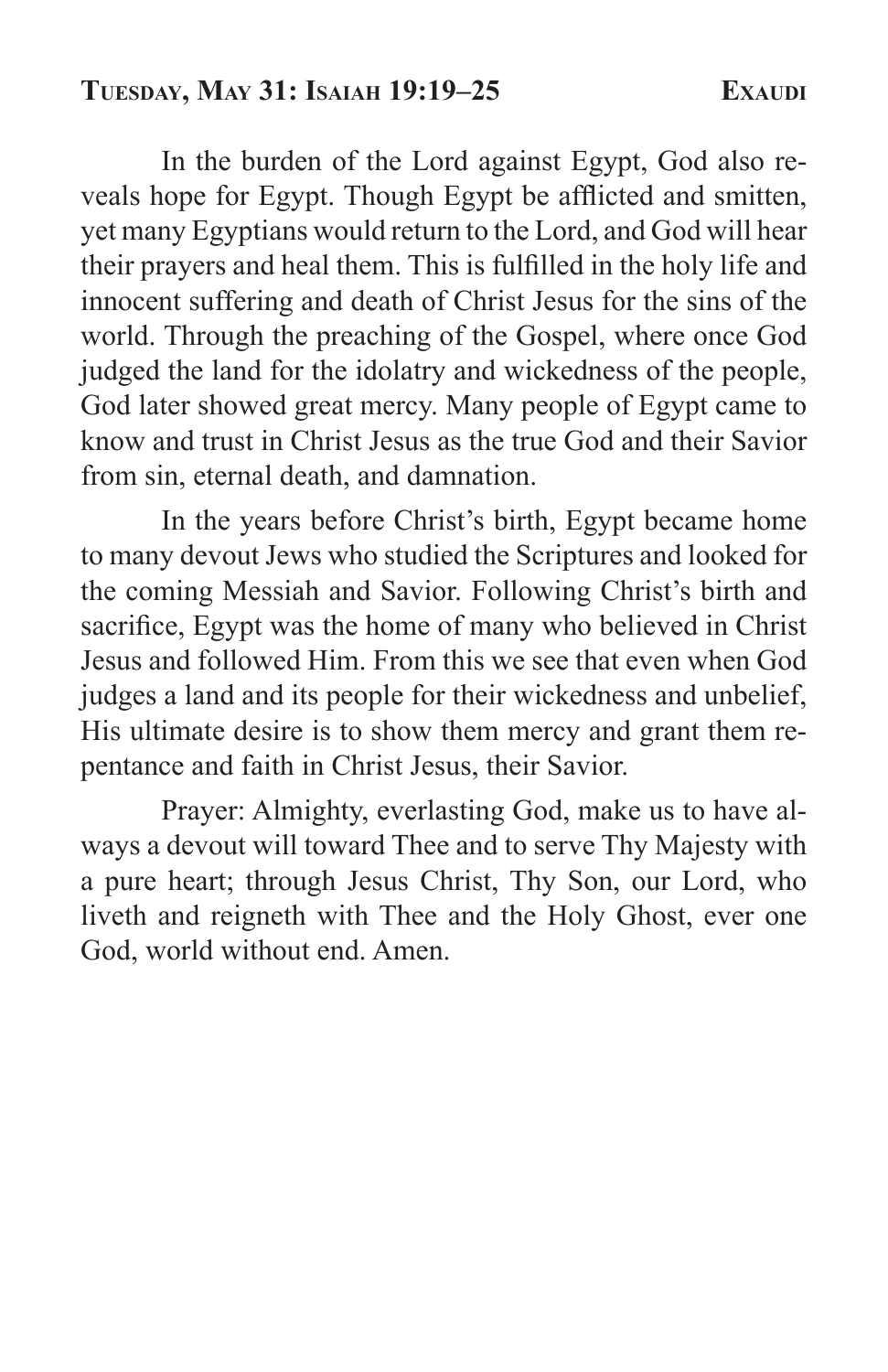From the Word of the Lord given through the prophet Ezekiel we learn that even when believers must suffer in this world—whether it be persecution from those who err, or suffering as a result of God's judgments upon the wicked and unbelieving—God remains our sanctuary and protector. In His Word God tells us: "'For the mountains shall depart and the hills be removed, but My kindness shall not depart from you, nor shall My covenant of peace be removed,' says the Lord, who has mercy on you" (Isaiah 54:10). And, in Psalm 46:1-3 we read: "God is our refuge and strength, a very present help in trouble. Therefore we will not fear, even though the earth be removed, and though the mountains be carried into the midst of the sea; though its waters roar and be troubled, though the mountains shake with its swelling."

Even when God's judgments fall upon our own land and people because we have rejected the Lord and turned aside to evil, God is still able to preserve those who continue in repentance and faith. He shows mercy to those who turn from sin and wickedness and trust in Christ, who died for our sins and rose again in victory.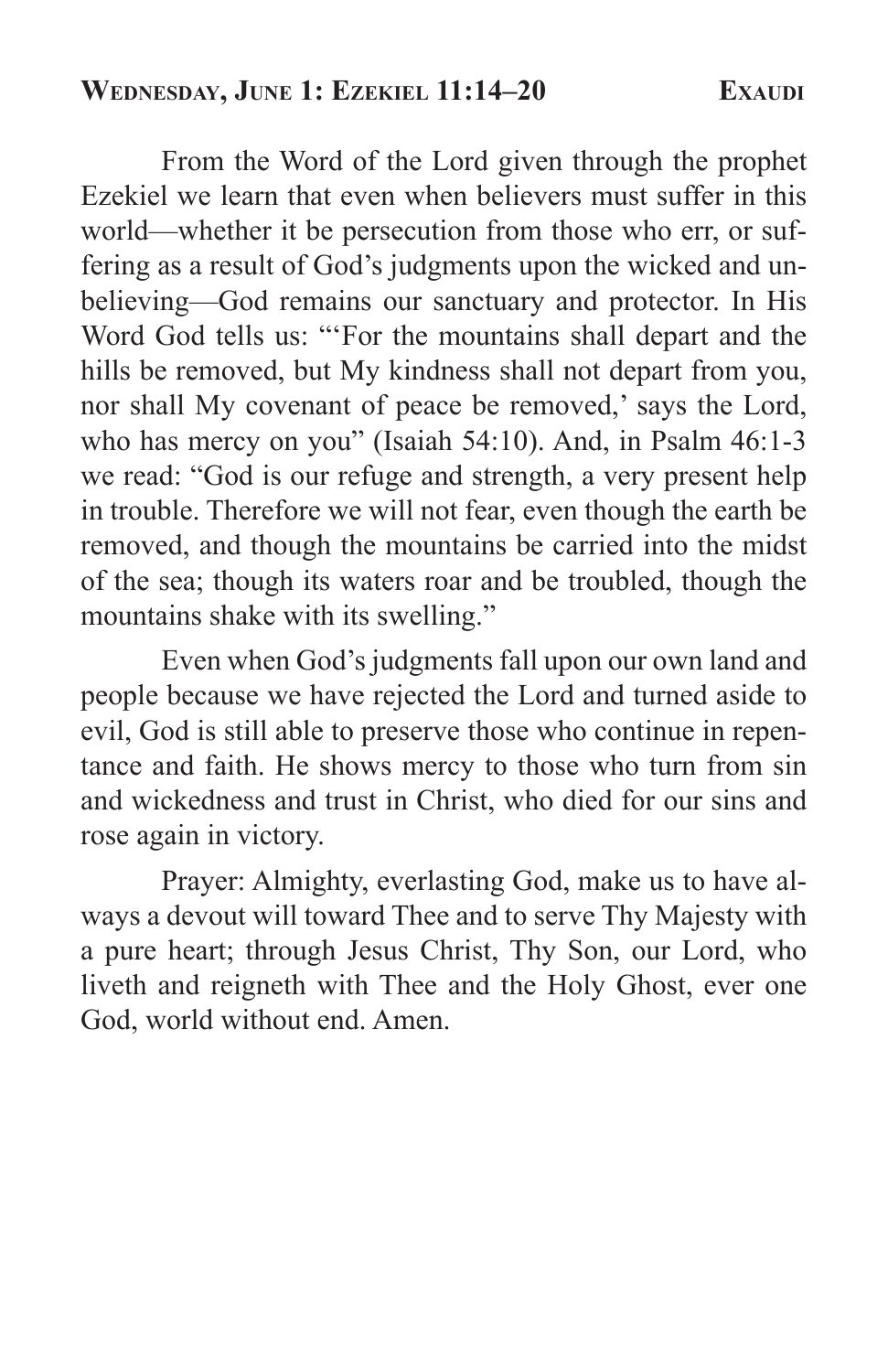### Thursday, June 2: 2 Corinthians 5:1-10 **EXAUDI**

Our earthly bodies wear out and grow old. As God told Adam after he had sinned, we are dust, and to dust we shall return (see Genesis 3:19). Isaiah describes it this way: "We all fade as a leaf, and our iniquities, like the wind, have taken us away" (Isaiah 64:6). In this life we groan, not just because our bodies grow old and things hurt, but because we are yet inclined to sin and evil; we are unable to serve our God in righteousness and true holiness. As believers in Christ Jesus, we look forward to the day when we put off this body infected by sin, and are clothed with our heavenly bodies, made to live forever in holiness as a part of God's eternal kingdom.

While we do not necessarily long for death and the putting off of our old bodies, we do long for life and the changing of our vile and sinful bodies into glorious and heavenly bodies, like unto our Lord Jesus Christ. Paul wrote to the believers in Philippi: "For our citizenship is in heaven, from which we also eagerly wait for the Savior, the Lord Jesus Christ, who will transform our lowly body that it may be conformed to His glorious body, according to the working by which He is able even to subdue all things to Himself" (Philippians 3:20-21).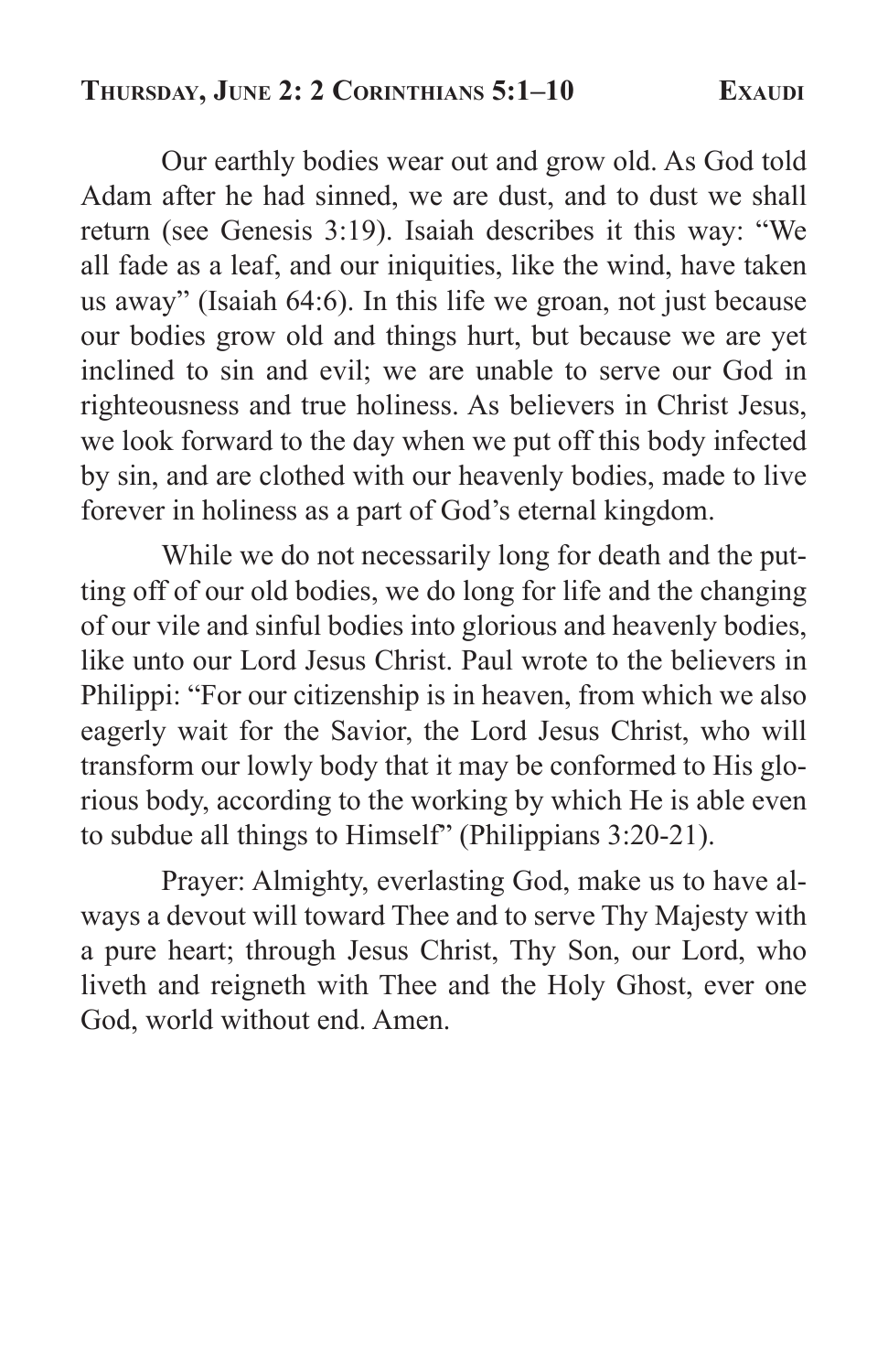Though we trust in Christ as our Savior, it seems we often have diffculty trusting that God will hear and answer our prayers in the way that is best for us. We often fail to go to God in prayer over our needs, and then leave matters in God's hands. In today's reading, Jesus points out that even earthly friends and parents, though selfsh and sinful by nature, will give us those things we ask of them, whether from genuine love and concern, or for selfsh and sinful reasons. Jesus urges us to pray with confdence that our heavenly Father, who loves us more than any earthly friend or father can, will hear and answer our prayers in the way best for us. It is as Jesus said: "If you then, being evil, know how to give good gifts to your children, how much more will your Father who is in heaven give good things to those who ask Him!" (Matthew 7:11). And, as Jesus said, He will surely give the Holy Spirit as well: "... how much more will your heavenly Father give the Holy Spirit to those who ask Him!" (Luke 11:13).